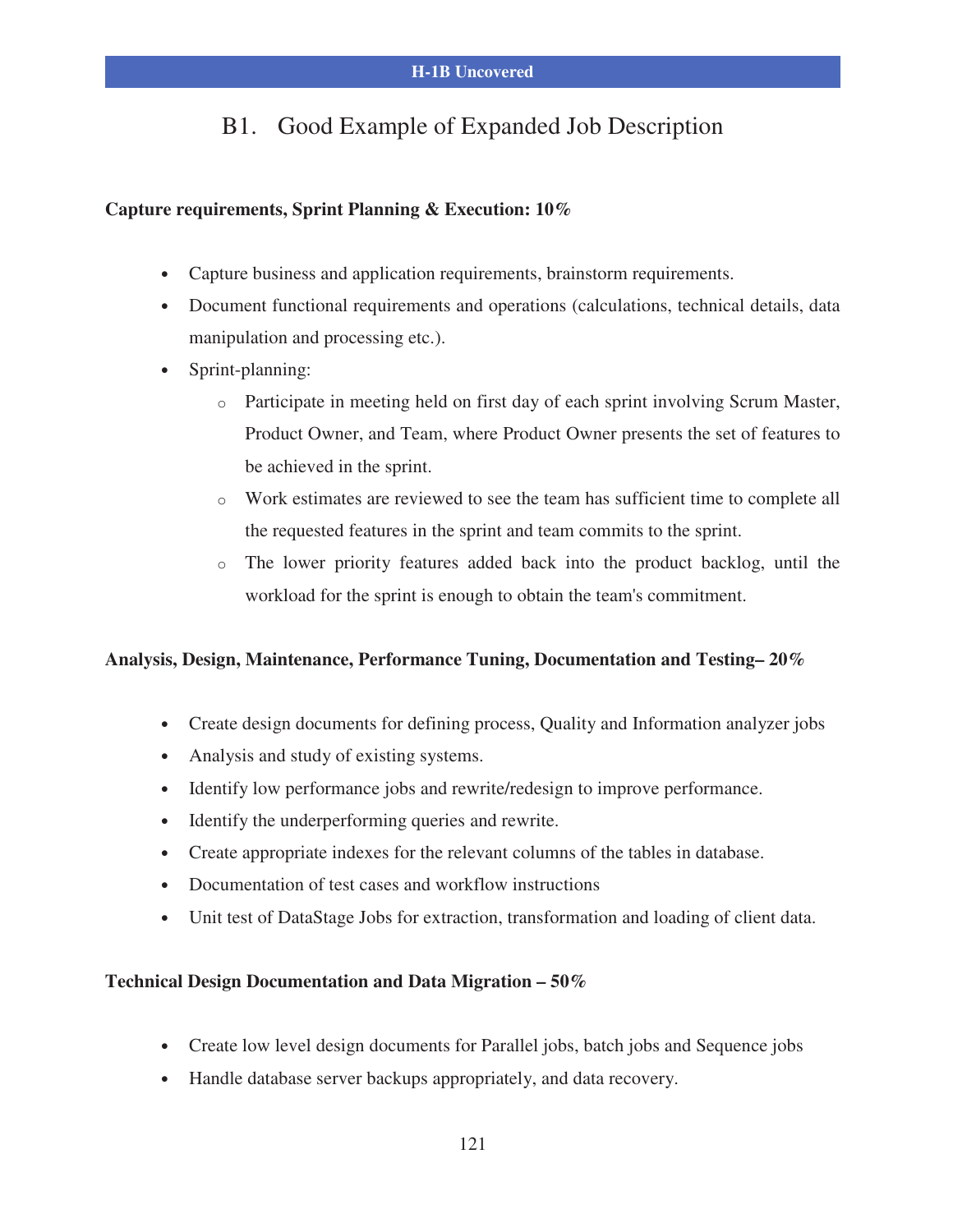- Export / Import wizard to move the data between different servers Development, QA, and Production.
- Execute parallel jobs, batch jobs or sequencers for data migration.
- Extract client data with IBM DataStage from Oracle and map the data into target business warehouse.
- Monitor errors and warnings using IBM DataStage Director.
- Track Slowly Changing Dimensions (SCD) using Surrogate Keys.
- Implementation of Naming Conventions, Parameterizing the variables from Global Environment to stage level.
- Extraction and transformation of data using Parallel Extender for parallel processing.
- Work with various stages of Parallel Extender like Sequential file, Dataset, Lookup, Transformer, Merge, Aggregator, Row generator, Surrogate key generator and many more to design jobs and load the data in to Fact and Dimension tables.
- Design and create User-Defined SQL queries for extracting the data from source systems.
- Work on Error Handling in IBM DataStage.
- Develop automated and scheduled load processes using Unix Shell scripting.

#### **Organize, Manage Development – 10%**

- Code deployment to Development, QA and Production environments.
- Share the functional requirements document and work on test plan development.
- Create unit test cases for different application functions and SQL procedures.
- Provide inputs on the test data preparation phase
- Review of Test cases with the client team and provide a sign-off
- Perform integration and smoke test in development before deploying application to QA.
- Support QA team with testing till code is deployed to production.
- Track defects information in HP Quality Center tools.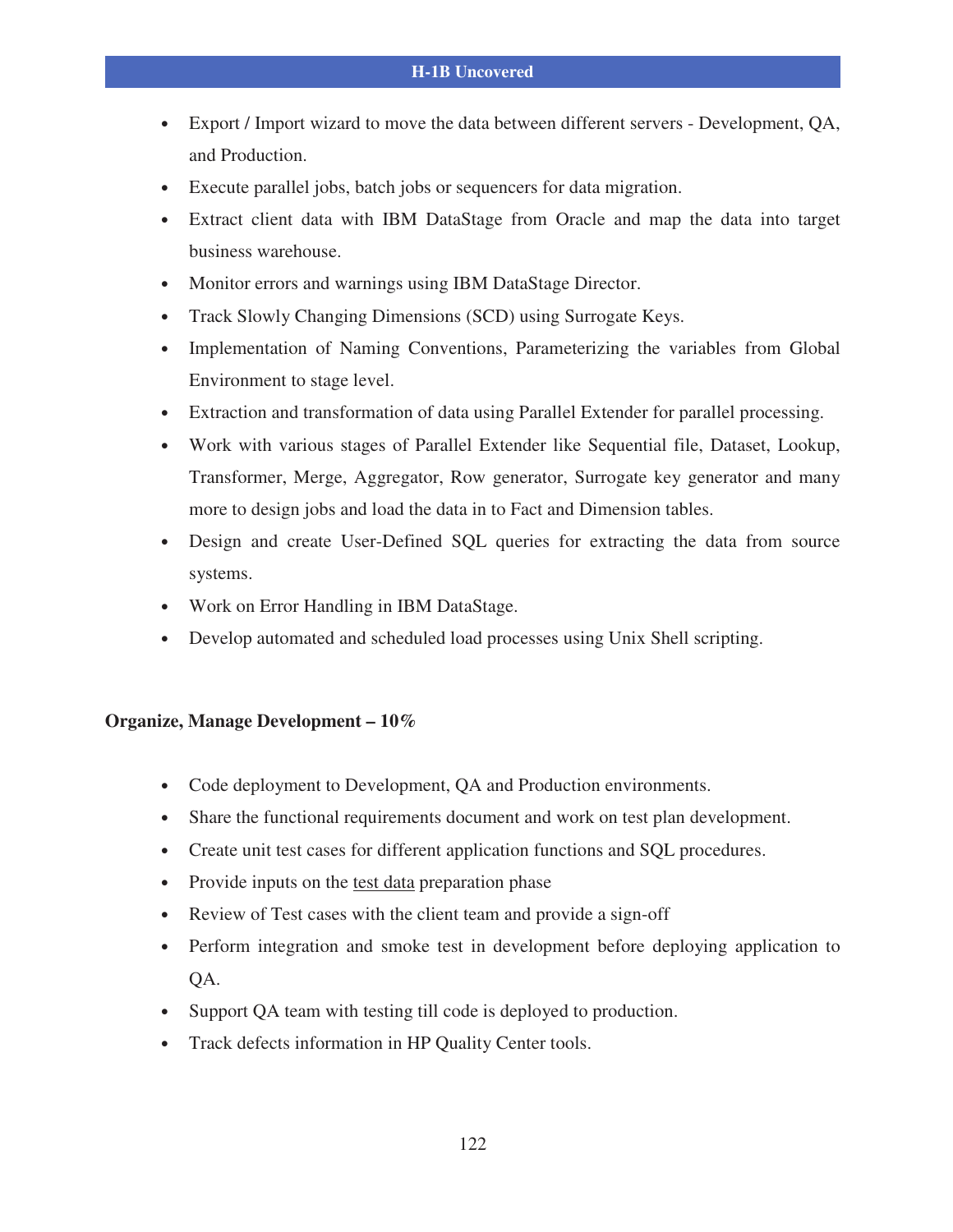### **Onsite-Offshore coordination – 10%**

- Knowledge transfer from the client to the team Obtain the necessary technical knowledge and share, train the team.
- Communicate timelines, progress, delays of the work assigned on daily basis from the team to the client and vice versa.
- Conduct review meetings with the concerned development and support teams on daily assignments, management of Development and testing tasks.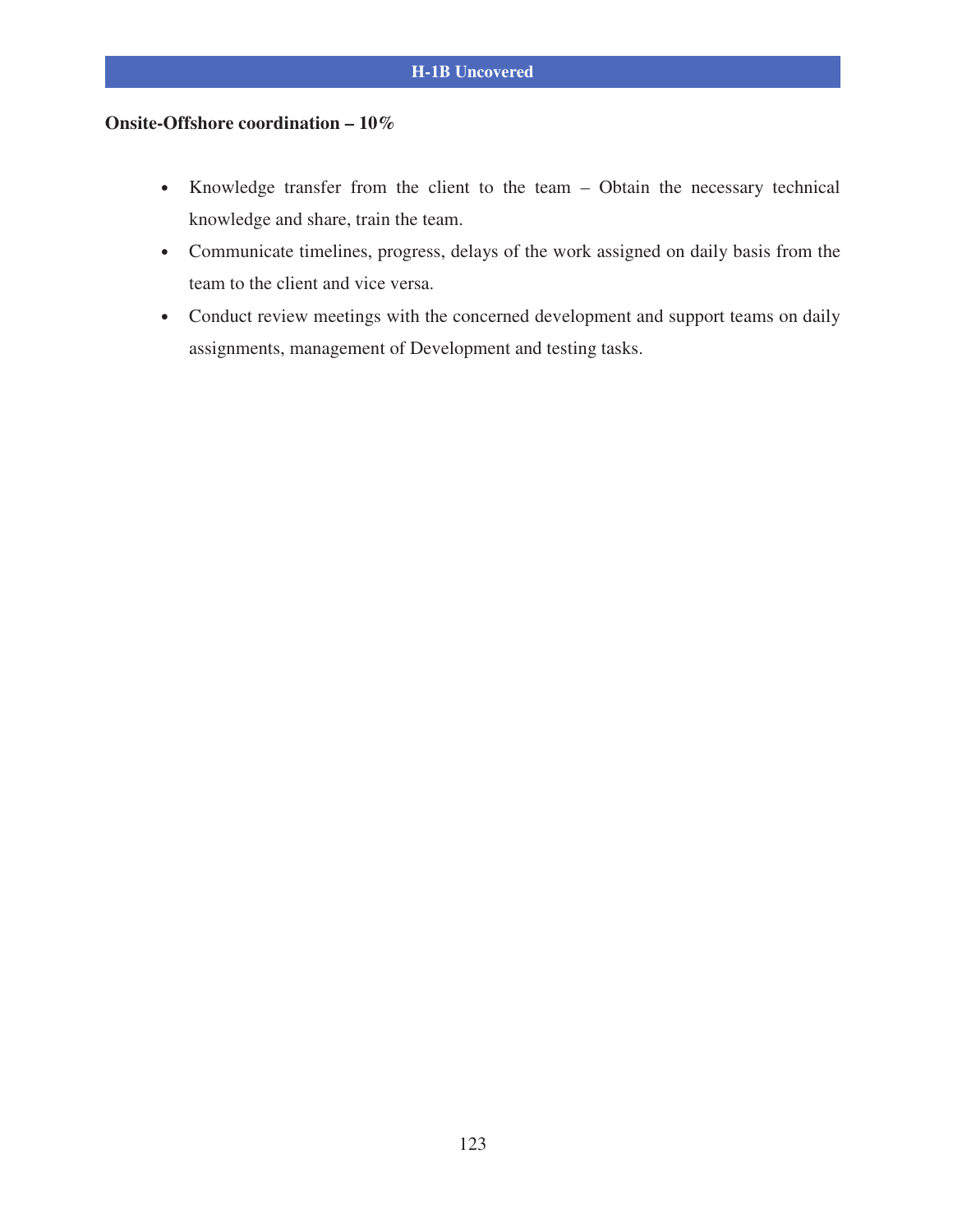### B2. Good Example of Expanded Job Description

#### **Develop and maintain Web application- 40%**

- Capture business and application requirements, brainstorm requirements.
- Create design documents based on the business requirements.
- Develop new user interface screens depending on business requirements using ASP.Net MVC, C# and other Microsoft technologies.
- Build responsive web pages using Bootstrap.
- Create store procedures and required database scripts using SQL Server 2012
- Design and create new tuned SQL procedures to retrieve, process and store data for application based on designs, business requirements.
- Create database triggers for automation, views, stored procedures and user defined functions
- Maintain referential integrity, domain integrity and column integrity by using the available options such as constraints etc.
- Involve in the SQL code walk through and reviews with the team.
- Create and implement DB data encryption procedures using hashing and key encryption.
- Create/Update Entity Relationship (ER) Diagrams to the proposed database changes.
- Analyze and implement the code to integrate various functional workflows of all the modules.

#### **Unit and Smoke test - 20%**

- Develop unit test cases for the implemented requirements and all modules.
- Write unit test cases for different application functions and SQL procedures.
- Perform unit testing using developed test cases.
- Perform basic integration and smoke testing in dev environment before deploying application to QA environment.
- Support QA team with testing till code is deployed to production.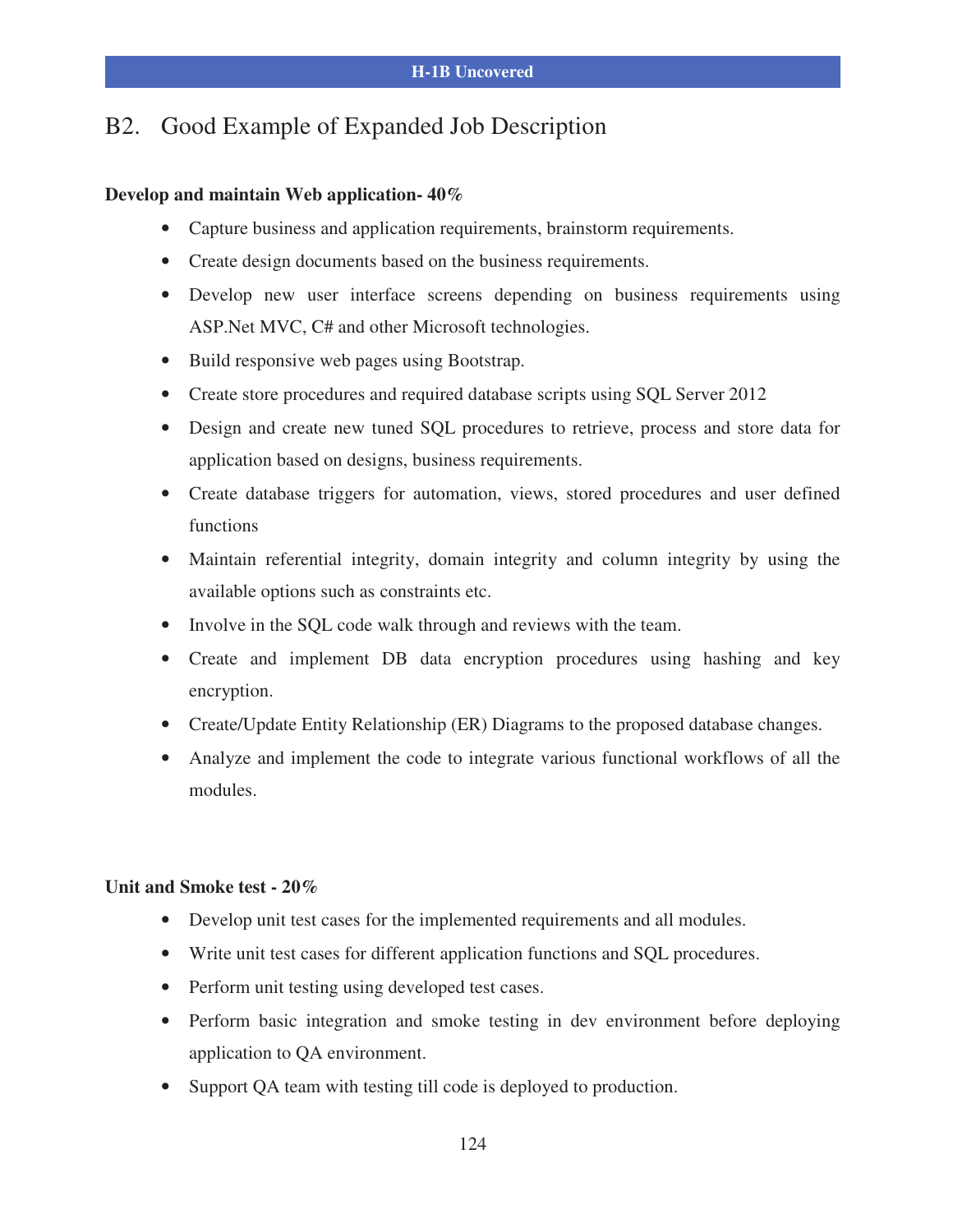#### **Performance Tuning - 15%**

- Monitor application performance using various open source, HP performance monitoring tools.
- Identify the underperforming procedures and redesign the high-performance procedures to retrieve or persist information in database tables.
- Identify the low performance queries and joins and create indexes for the relevant columns of the tables and improve performance.
- Perform performance testing to measure application response times using HP Performance Center.

#### **Project Planning and Management – 15%**

- Identify the scope of projects and deliveries of the proposed system on iterations base.
- Create multiple phases of system and deliver the relevant modules and meet the deadline.
- Establish milestones for various Sprints of Agile development.
- Analyze, develop modules and train project team.
- Establish project budget based on the estimates to full fill project requirements.
- Track the project implementation progress status for each module's functionality by the tracking tools.
- Resolve the technical implementation issues in technologies and deployment issues in production.
- Publish various weekly, monthly project progress reports and recommendations to achieve project targets, milestones.

#### **Documentation and Support - 5%**

- Develop and maintain user documentation.
- Develop and maintain reference cards for help desk support.
- Create and maintain user manuals for the application and its modular functions.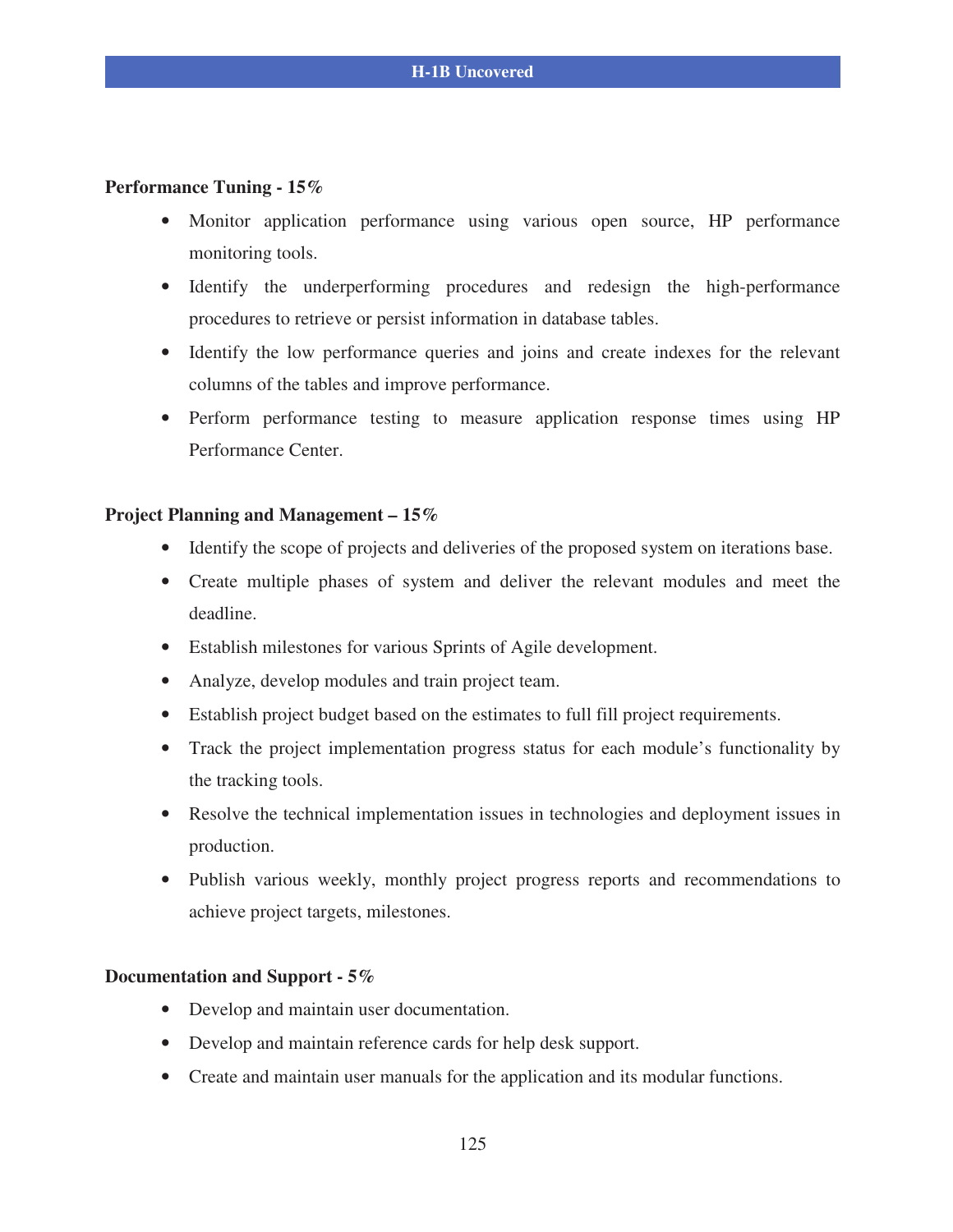• Provide help desk support to resolve the issues faced by end users.

#### **Analysis and Enhancements – 5%**

- Collect and document the feedback from end users who are using the proposed system.
- Prepare the technical summary report document to improve the system by compiling end-users feedback.
- Analysis and study of existing systems.
- Documentation of business requirement for enhancing applications features.
- Identify new advance technologies of implementation to improve the system performance and do the performance test by creating performance test cases.
- Implement the integrated work flows for the relevant modules.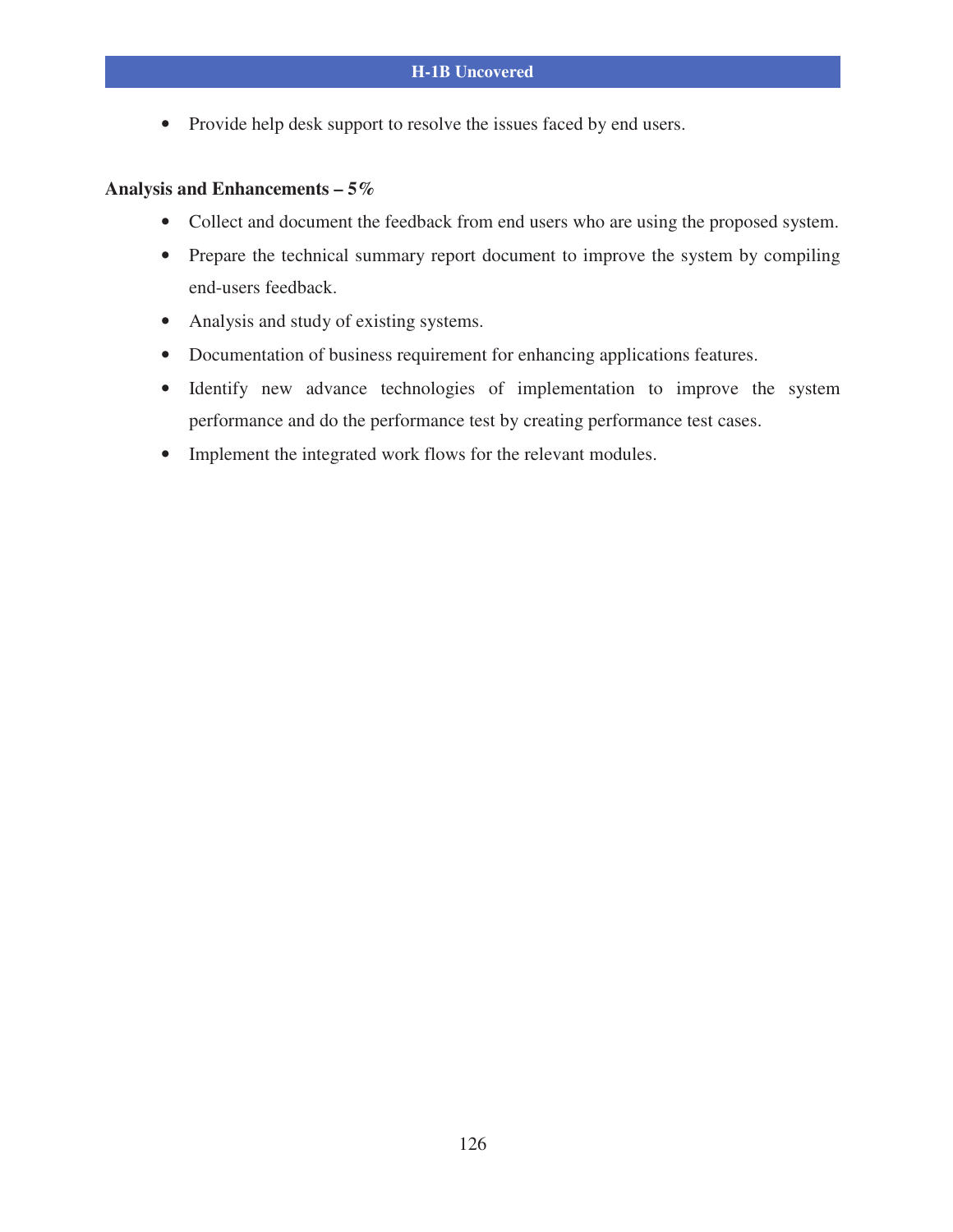### B3. Good Example of Expanded Job Description

#### **Original Job duties in Support letter:**

- o Design and develop solutions for complex applications problems
- o Provide system administration support
- o Address network concerns and create a network map for the organization
- o Perform systems management and integration functions.
- o Provide technical support and assist with troubleshooting of system issues
- o Manage system, network incident and support infrastructure
- o Maintain Business Continuity Planning (BCP);
- o Provide support to the training program

#### **Expanded Duties while responding RFE:**

#### **Design and develop application 25%**

- Participate in the Software Development Life Cycle (SDLC) from conceptual analysis to implementation based on the customer requirements.
- Provide quality assurance, quality control and production support
- Analyze, design and development of the code to integrate the functional workflow.
- Identify the scope of projects and deliver the proposed system in Agile methodology.
- Plan phased development and deliver the relevant modules meeting deadline.
- Resolve the technical implementation issues in technologies or deployment issues in production.

#### **Provide System administration and support 25%**

- Handle queries of IT system to provide onsite support for installation.
- Resolve problems regarding performance tuning, networking & application conflicts for site & client VPNs
- Ensure to achieve change management goals as per client's requirements.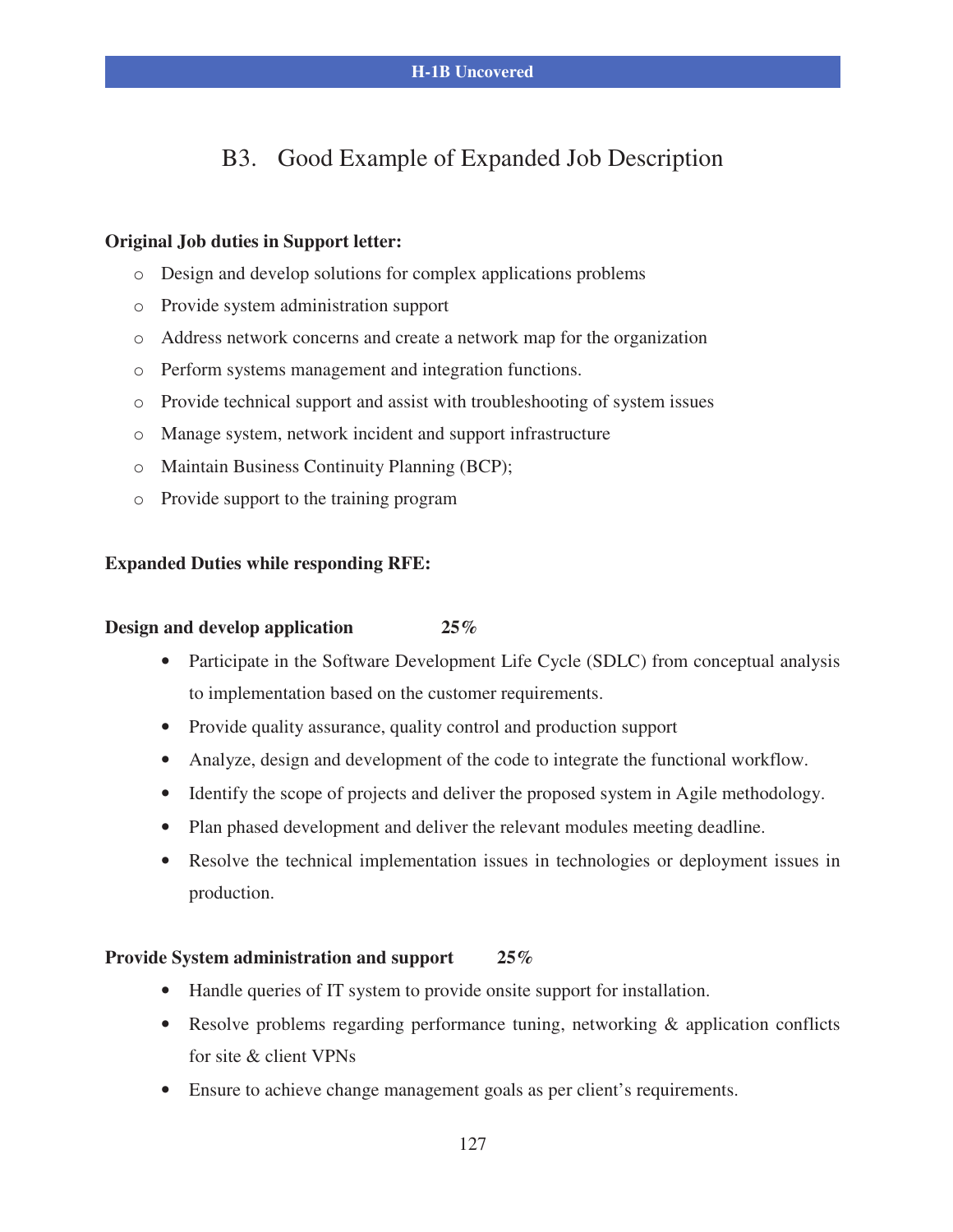- Install & configure Domain Host Control Protocol (DHCP), Domain Name Server (DNS) & Internet Information Services (IIS) on windows servers.
- Maintain Active Directory to Create and Configure domain user accounts, group accounts and Assigning User Permissions.
- Fix Domain logon problems and grant access to resources throughout the network.
- Create and manage shared folders, and troubleshoot share permissions

#### **Address network concerns and create a network map for the organization 15%**

- Forecast service delivery functions to ensure end-to-end ownership of incidents and service requests adhering to SLAs.
- Migration of Microsoft Active Directory and Exchange Server Migrations for large corporations.
- Implement security policy and virus protection.

#### **Provide Technical support 10%**

- Provide technical support and troubleshoot systems.
- Communicate with external & internal customers for reported incidents and ensure proper resolution.
- Handle servers using VMware, terminal services, RDP, PC, VNC viewer meeting SLAs.
- Manage trouble ticket queue, configure monitoring alerts, performance monitoring and system diagnostics.

#### **Manage system and network infrastructure 10%**

- Maintain and manage system and network incident and support infrastructure
- Administer systems involving design of network layouts (switches, wireless routers, firewalls, VPN, load-balancers & file servers).
- Configuration & maintenance of auto backups.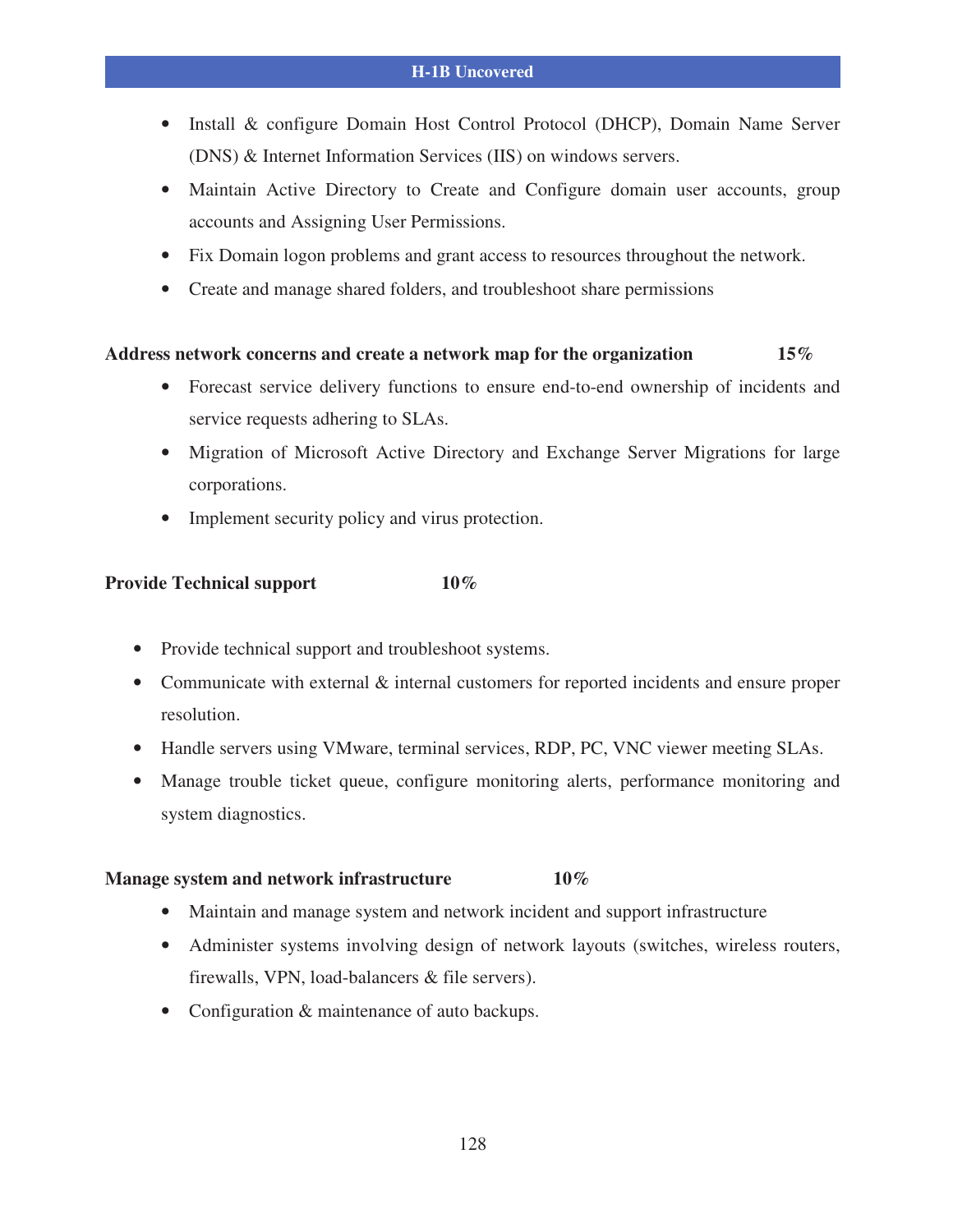### **Maintain Business Continuity Planning (BCP) 5%**

- Support Data Center Migration, inventory of systems, retire and decommission old infrastructure.
- Plan and coordinate for Disaster Recovery.

### Provide Training 10%

- Create and maintain user manuals for the application and network infrastructures.
- Train support and develop new team members.
- Provide help desk support to fix the issues faced by end users.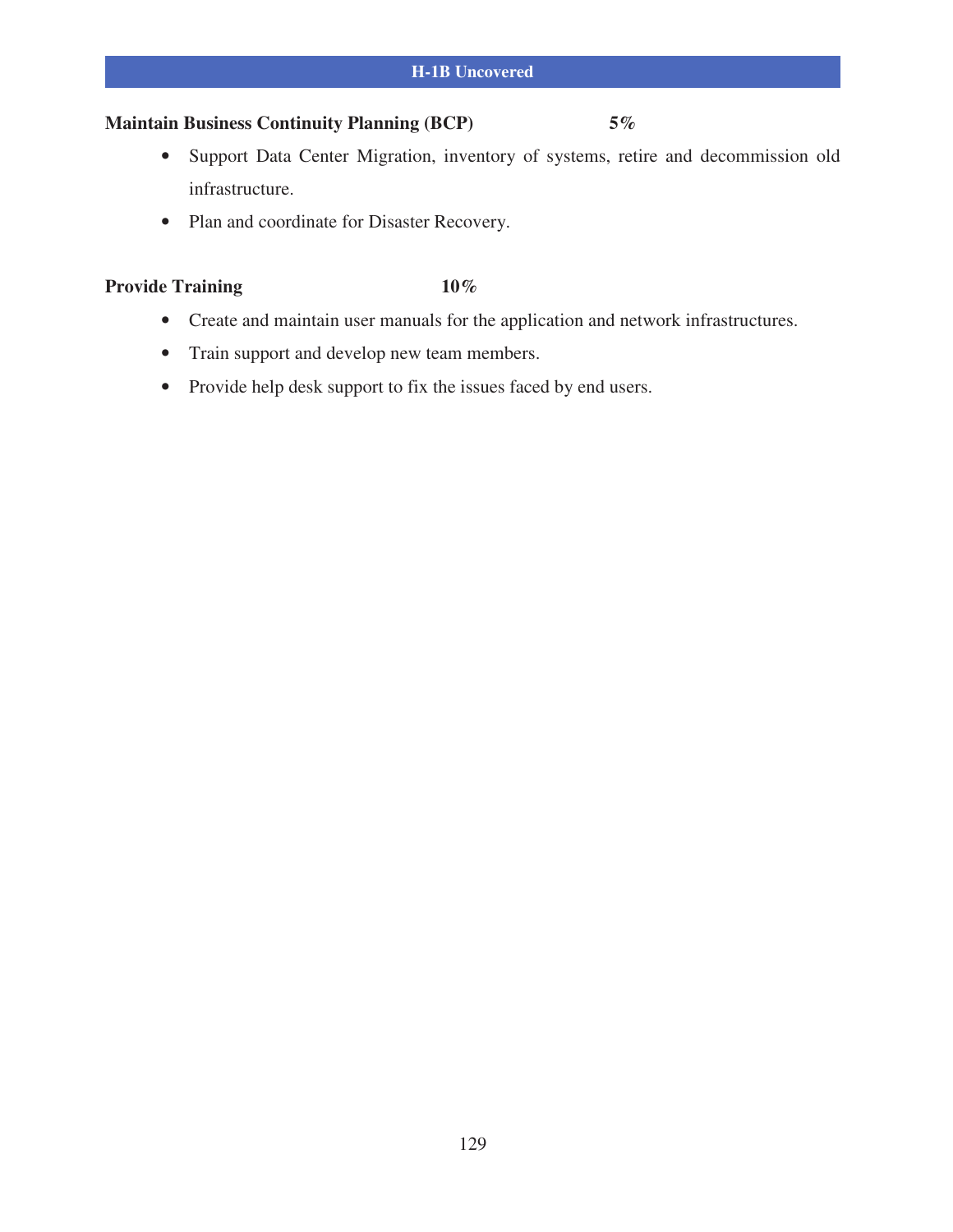# B4. Good Example of Expanded Job Description for Level 1

|           | <b>TASKS</b>                                                    | % of time | <b>Managed</b> |
|-----------|-----------------------------------------------------------------|-----------|----------------|
|           |                                                                 | per week  | by             |
|           | <b>Capture and Analyze user requirements and Design</b>         |           | Team           |
| $\bullet$ | Capture and document business requirements from end to end      | 25%       | Lead           |
|           | business functions and design business analytics architecture.  |           |                |
| $\bullet$ | Responsible for reviewing and mapping of business               |           |                |
|           | requirements and preparation of functional design document      |           |                |
|           | and Technical design documents                                  |           |                |
|           | <b>Design, Develop and Test</b>                                 |           | Team           |
| $\bullet$ | Validate, build and deploy analytical solutions across the      | 55%       | Lead           |
|           | business functions.                                             |           |                |
| $\bullet$ | Design and develop Tables, Views, and Stored Procedures and     |           |                |
|           | Partitioned Tables for large tables.                            |           |                |
| ٠         | Create sequences and views.                                     |           |                |
|           | Create and maintain stored procedures, PL/SQL and SQL           |           |                |
|           | statements, and triggers to be used in Oracle environment and   |           |                |
|           | created standardized exceptions handling.                       |           |                |
| $\bullet$ | Identify UI (User Interface), functionality defects and caveats |           |                |
|           | in the Functional Requirements that were addressed prior to     |           |                |
|           | User Acceptance Testing (UAT).                                  |           |                |
| $\bullet$ | Handle all designing, developing, debugging and testing of      |           |                |
|           | reports in SQL Server Reporting Services (SSRS).                |           |                |
|           | Maintain data integration to unite data from existing system    |           |                |
|           | using SSIS and perform transformations on MS SQL 2008.          |           |                |
| $\bullet$ | Generate lookup reports using SSRS.                             |           |                |
|           | Migrate data from various data sources using OLE DB             |           |                |
|           | connection by creating various SSIS packages, loading the data  |           |                |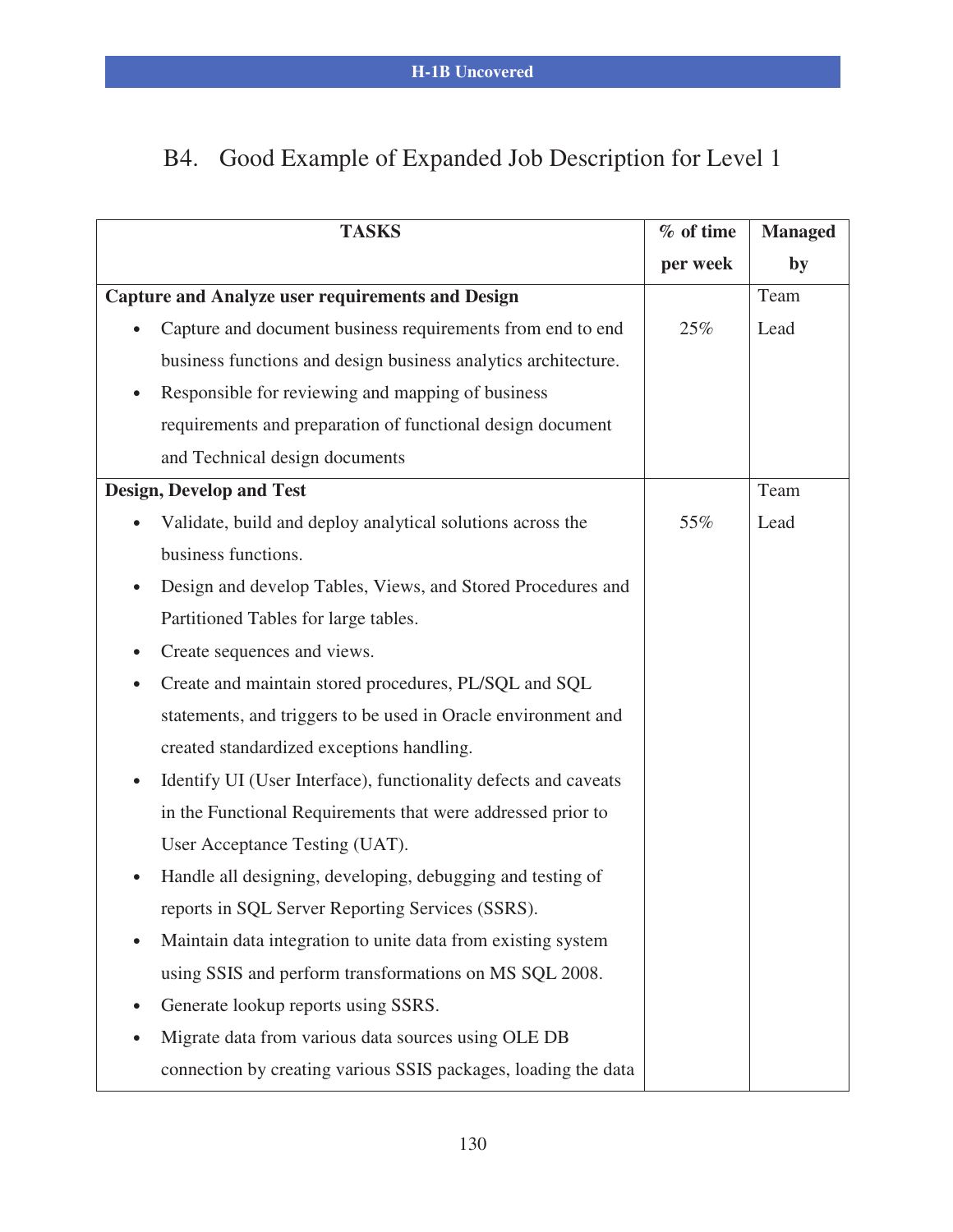| into flat file or Excel file formats.                                        |             |      |
|------------------------------------------------------------------------------|-------------|------|
| Handle performance tuning of SQL queries and fix long                        |             |      |
| running queries to decrease package execution time.                          |             |      |
| Troubleshoot issues and errors using SQL Server Integration                  |             |      |
| Services (SSIS).                                                             |             |      |
| Conduct Unit Testing of various functionalities and perform<br>$\bullet$     |             |      |
| defect analysis during the pre-production stage.                             |             |      |
| Migrate deliverables such as PL/SQL packages to different                    |             |      |
| environments.                                                                |             |      |
| <b>Document and Implement</b>                                                | 10%         | Team |
|                                                                              |             |      |
| Adhere to strategies, polices and standards associated with the<br>$\bullet$ |             | Lead |
| assignment being performed must be documented.                               |             |      |
| Document the daily, monthly and yearly activities from a                     |             |      |
| functional standard to handle the smooth transition.                         |             |      |
| Coordinate with the Business Analysts to create new reports                  |             |      |
| and update existing report as per business requirement and                   |             |      |
| practices.                                                                   |             |      |
| <b>Project Management and Coordination</b>                                   | 10%         | Team |
| Analyze processing requirements, workflows and Schedule                      |             | Lead |
| limitation to plan systems per requirements.                                 |             |      |
| Involve in project meetings/design groups with other team                    |             |      |
| members to get weekly status reports.                                        |             |      |
| Organize meetings with client to maintain Defect Detection                   |             |      |
| Efficiency, Release scope and other statistics.                              |             |      |
| Participate in high level business meetings and analyze and                  |             |      |
| plan user stories.                                                           |             |      |
| Publish periodical project status reports to Management.                     |             |      |
|                                                                              |             |      |
| <b>TOTAL</b>                                                                 | $100\%$ (40 |      |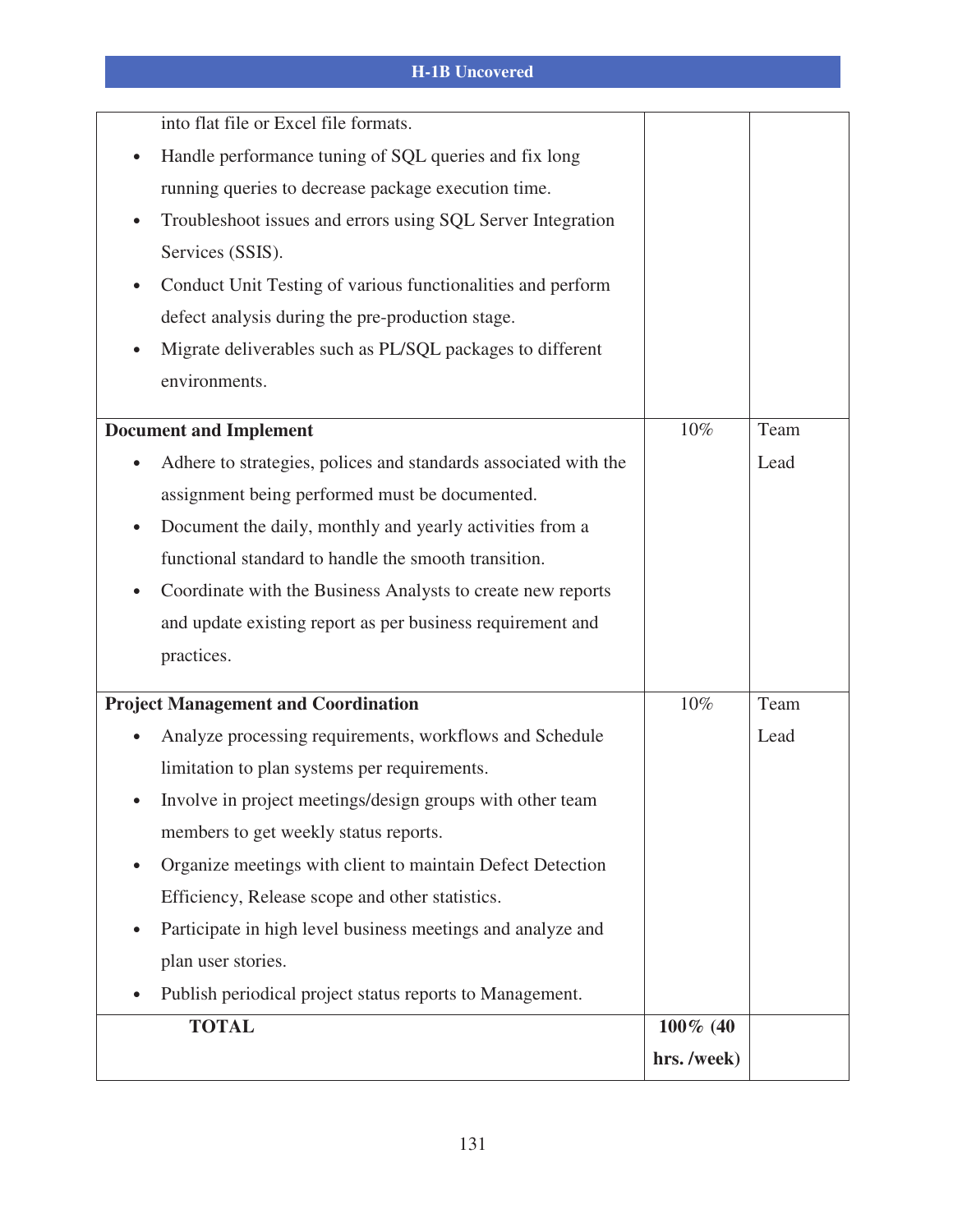# B5. Good Example of Expanded Job Description and mapping courses

| <b>Tasks</b>                         | $%$ of    | <b>Courses used and</b>                  |
|--------------------------------------|-----------|------------------------------------------|
|                                      | time      | <b>Experience</b>                        |
|                                      | spent per |                                          |
|                                      | week      |                                          |
| Implement an automated software      | $5\%$     | Studied subjects like Data Structures    |
| engineering delivery/development.    |           | through C language while pursuing his    |
|                                      |           | <b>Bachelors of Technology.</b>          |
| Identify, Analyze different toolsets | 5%        | Undertook courses on cloud computing,    |
| and implementing various practices   |           | programming languages and software       |
| across an internal open source       |           | engineering while pursuing his Master of |
| community.                           |           | Science.                                 |
| Coordinate with other application    | $10\%$    | Studied subjects like real time systems  |
| feature teams to ensure              |           | and software engineering while pursuing  |
| implementation of integrated design  |           | his Master of Science.                   |
| and testing.                         |           |                                          |
| Implement continuous                 | $10\%$    | Studied courses on cloud computing,      |
| integration/continuous delivery      |           | programming languages and software       |
| pipelines.                           |           | engineering while pursuing his Master of |
|                                      |           | Science.                                 |
| Support development, test and        | 10%       | Studied subjects like cloud computing,   |
| production phases during production  |           | programming languages and software       |
| implementation.                      |           | engineering while pursuing his Master of |
|                                      |           | Science.                                 |
| Design applications for automated    | 10%       | Subjects like cloud computing,           |
| monitoring & alerts.                 |           | programming languages, software          |
|                                      |           | engineering, compiler design, operating  |
|                                      |           | systems and database systems were        |
|                                      |           | studied in his Master of Science         |
|                                      |           | program.                                 |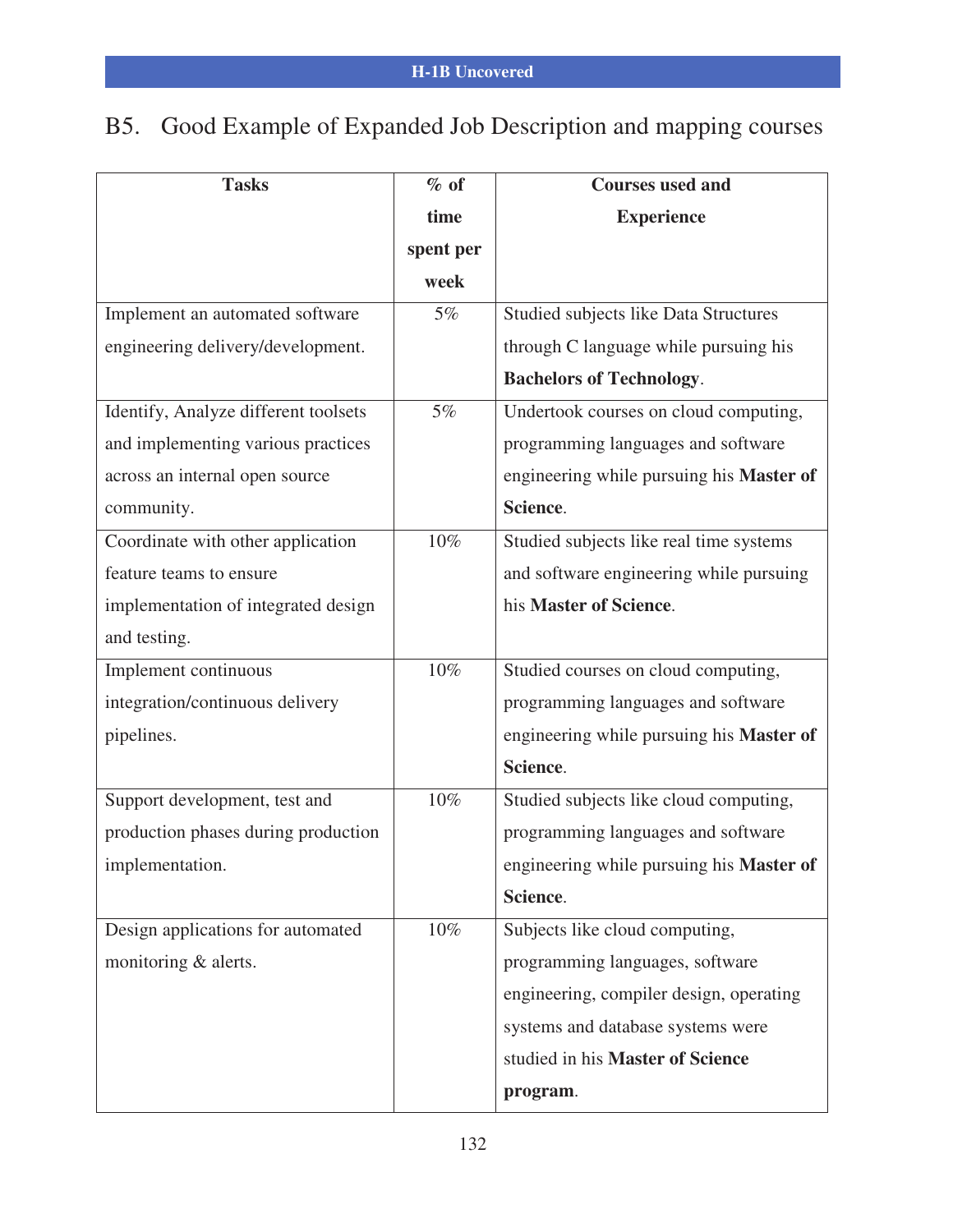| Maintain integrity of the software   | $10\%$     | Studied subjects like cloud computing,   |
|--------------------------------------|------------|------------------------------------------|
| build & deploy processes and         |            | programming languages, software          |
| improve version control and          |            | engineering, compiler design, operating  |
| integration across development, test |            | systems and database systems while       |
| and production environments.         |            | pursuing his Master of Science.          |
| Implement and support DevOps tools   | $10\%$     | Studied subjects like cloud computing,   |
| for configuration management, build, |            | programming languages, software          |
| deploy continuous integration,       |            | engineering, compiler design while       |
| automated testing and automated      |            | pursuing his Master of Science.          |
| self-service release management.     |            |                                          |
| Analyze emerging build/deploy        | $10\%$     | Studied subjects like cloud computing,   |
| technologies and tools including     |            | programming languages, software          |
| cloud based development.             |            | engineering, compiler design while       |
|                                      |            | pursuing his Master of Science.          |
| Code, debug, revise and document     | $10\%$     | Studied subjects like cloud computing,   |
| intricate objects or systems, design |            | programming languages, software          |
| solutions based on functional area   |            | engineering, compiler design, mobile app |
| assigned.                            |            | programming while pursuing his Master    |
|                                      |            | of Science.                              |
| Technologies used in the projects,   | $10\%$     | Studied subjects like cloud computing,   |
| such as: Linux/Unix,                 |            | programming languages, software          |
| CIT/Github/RTC AWS, Ansible,         |            | engineering, compiler design, mobile app |
| Vagrant, Puppet, Chef or an          |            | programming while pursuing his Master    |
| equivalent, uDeploy, Circle CI,      |            | of Science.                              |
| Jenkins, Travis, and Red Hat's EAP,  |            |                                          |
| Java, Message Broker, and            |            |                                          |
| WebSphere.                           |            |                                          |
| <b>TOTAL</b>                         | 100% (40   |                                          |
|                                      | hrs./week) |                                          |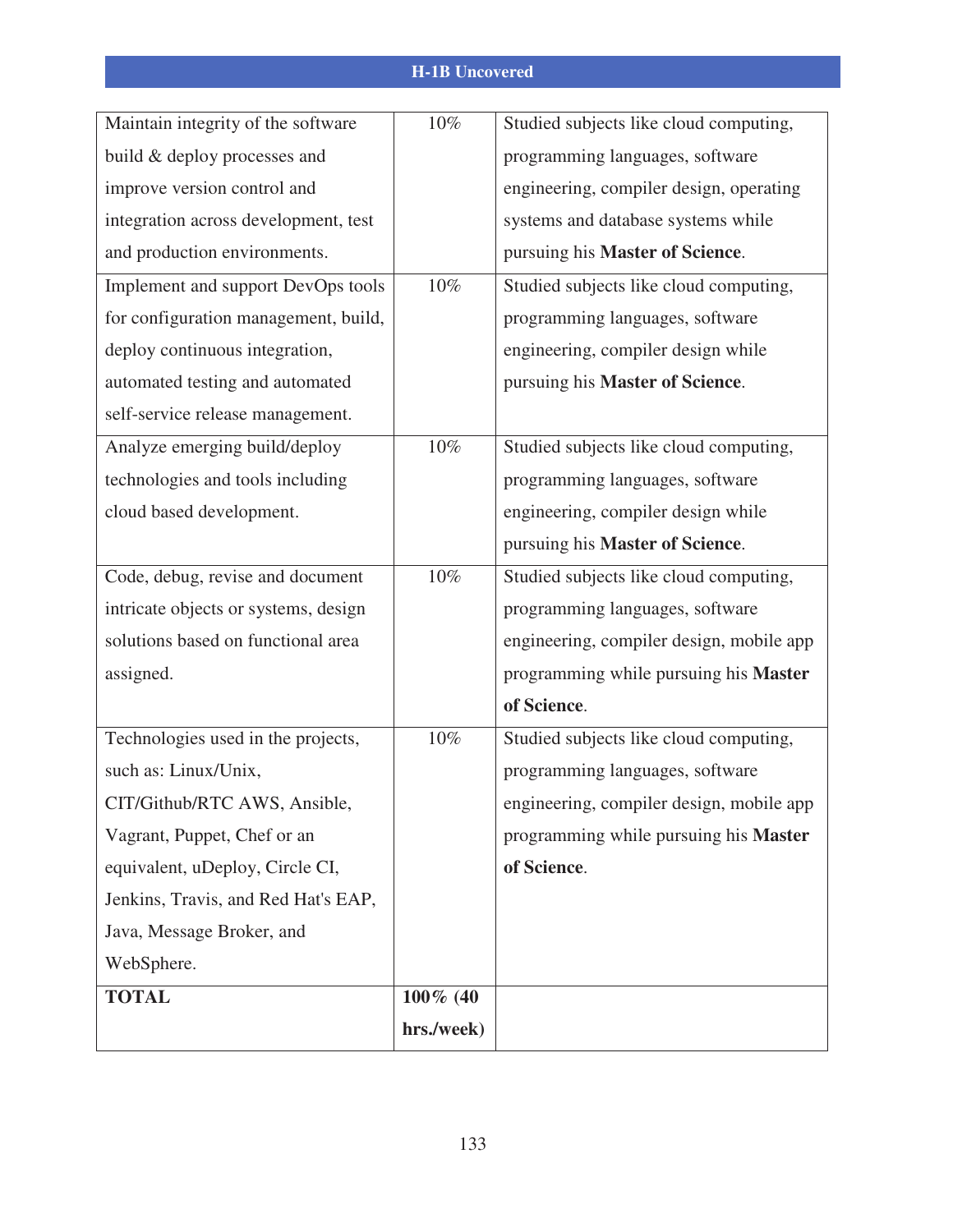### B6. Example Job Description

#### **Job duties as a Software Developer**

#### Project Overview

**Client Name: Name of the Client Project Name: Put Your Project Name Project Role: Senior .Net Developer (Software Developer) Project Objective:**

Description of Project Objectives here.

#### **Tools and Technologies:**

ASP.NET, C#, MVC 5, Entity Framework 6.0, Web API, Angular JS, JavaScript, JQuery, AJAX, Autofac, SQL Server 2012, Visual Studio 2015, WCF, OKTA, Cloud Computing, Windows Azure, SharePoint 2013, Google Analytics.

#### **Job Duties:**

- 1. To develop the web based software using computer programming languages such as C#, MVC and MS SQL Server.
- 2. Perform application design, development and deployment based on industry's best practices.
- 3. Work with Technical Architects, Project Managers, System Analyst and come up with solutions that meet the requirement.
- 4. Perform code review for all internal deliverables and formulate best practices.
- 5. Analyze the code and suggest potential improvements on performance as needed.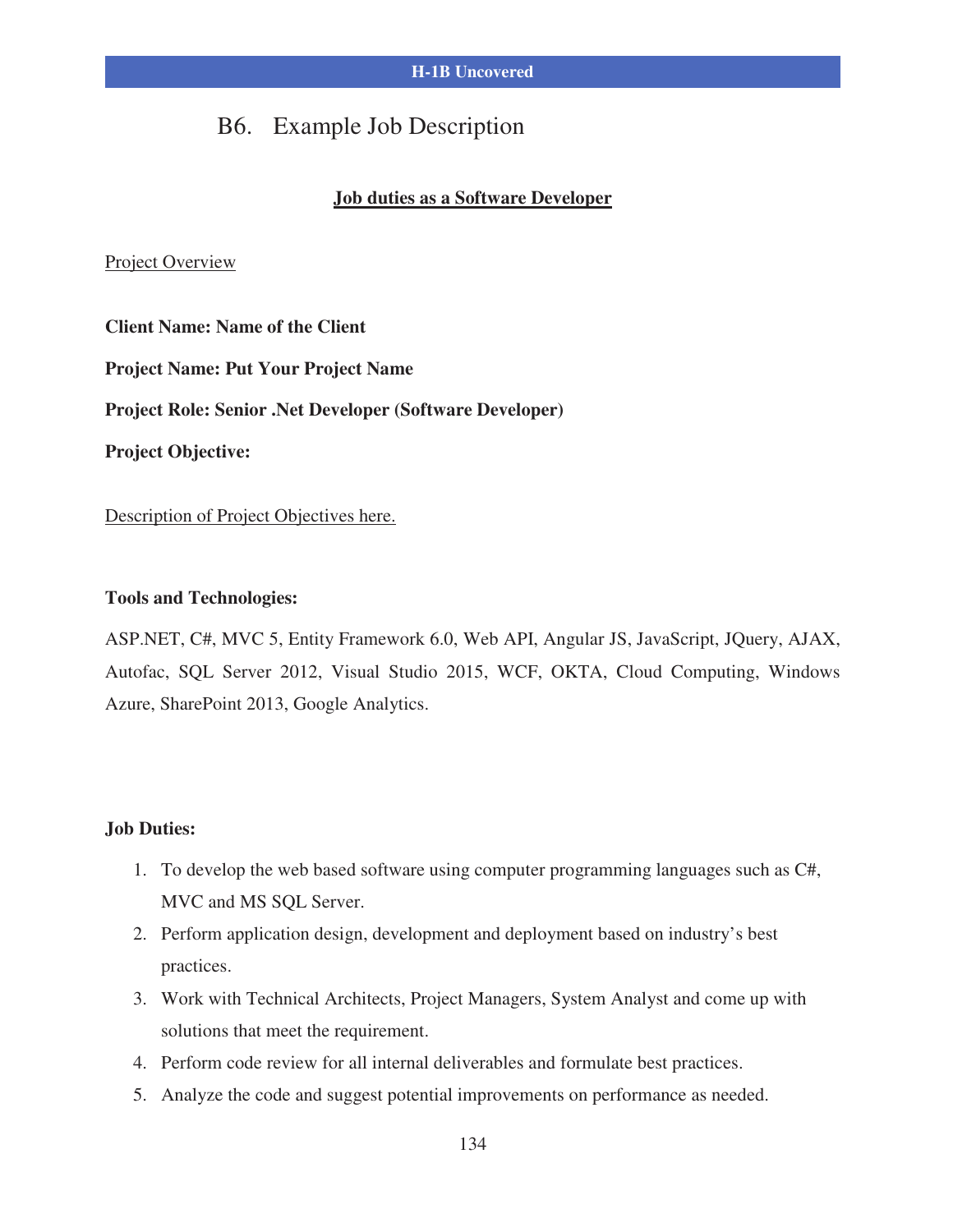- 6. Participate in client meetings involving Technical Architects, Project Managers and System Analyst.
- 7. Continuously evaluate the industry best practices and educate customer.
- 8. Work closely with quality assurance team to ensure delivery of high quality and reliable web applications.
- 9. Understand Agile methodologies.
- 10. Develop databases including queries, triggers and stored procedures.
- 11. Monitor application performance at post-deployment stage and make required changes if and where needed.
- 12. Resolve application defects and issues in a timely manner.
- 13. Monitor everyday activities of system and provide necessary support.

#### **Work Hours / Week: 40**

#### **Approx.**

| <b>Percent</b> | <b>Job Duty</b> |
|----------------|-----------------|
|                |                 |

### **20% Develop the business requirements and defining the scope and key objectives of the project.**

Duty Details: This requires the beneficiary to interact with business owner or users, to determine the overall system requirements. He should perform the project gap analysis, establish and evaluate the functional requirements gathered for validity and feasibility and communicate the same to the business users. It is his job to understand requirements and provide technical recommendation of the most suitable approach. He is responsible for implementing proof of concepts wherever necessary to supplement the solution option. Furthermore, he is responsible for creating high-level design documents - logical, physical and network models. He is involved in technical design and data mapping document for all the functional and nonfunctional requirements.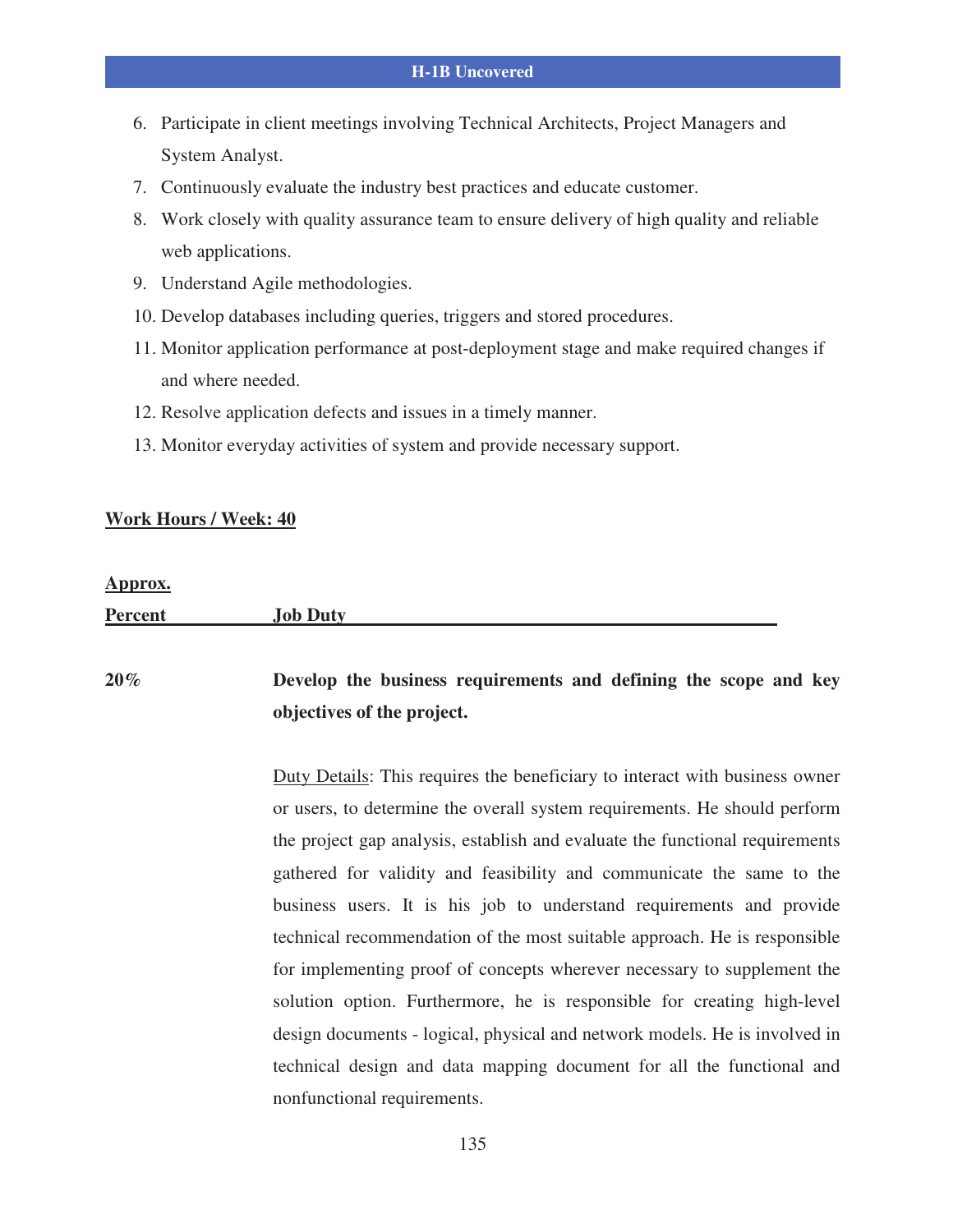Why a Bachelor's Degree in Computer Science, Engineering or Science or Its Equivalent or any related field with relevant work experience is required:

In order to accurately document all the requirements (functional and nonfunctional) and convert the functional requirements to technical design requires someone who can understand and analyze the whole system. It also requires someone who has the analytical skill necessary to translate the requirements into feasible specifications. The technical knowledge and analytical skill necessary to successfully evaluate the requirements and implement them precisely for new or modified products and the related documentation are gained in a limited number of ways, including advanced (at least Bachelor's degree, or the equivalent) levels of studies in technical areas including Computer Engineering.

Why the job is Complex and Unique: This application is critical in nature as it has huge number of users and we needed to concentrate more on application performance in both front end and back end level. To understand the functional requirements and translate it to low level design is really a challenging process. This needs expertise and experience on application performance tuning and good exposure to database technologies.

#### **20% Software Design the develop complete framework**

 Duty Details: This requires the beneficiary to design rich and responsive User Interface (UI). He will work closely with User Experience (UX) designer and other design specialists. He is responsible for overall vision created by UX designers. He is responsible for design and shape unique, user-centric product and experiences. Responsible for designing all the web pages up to the industry standards. He is also responsible for SPRINT delivery and demo to the customer as part of agile project management practice. He will participate in SCRUM calls and ensure the tasks recorded in JIRA are completed by the team. Conducting code walkthroughs and review peer code. He will also responsible for improved performance by following the coding standards.

136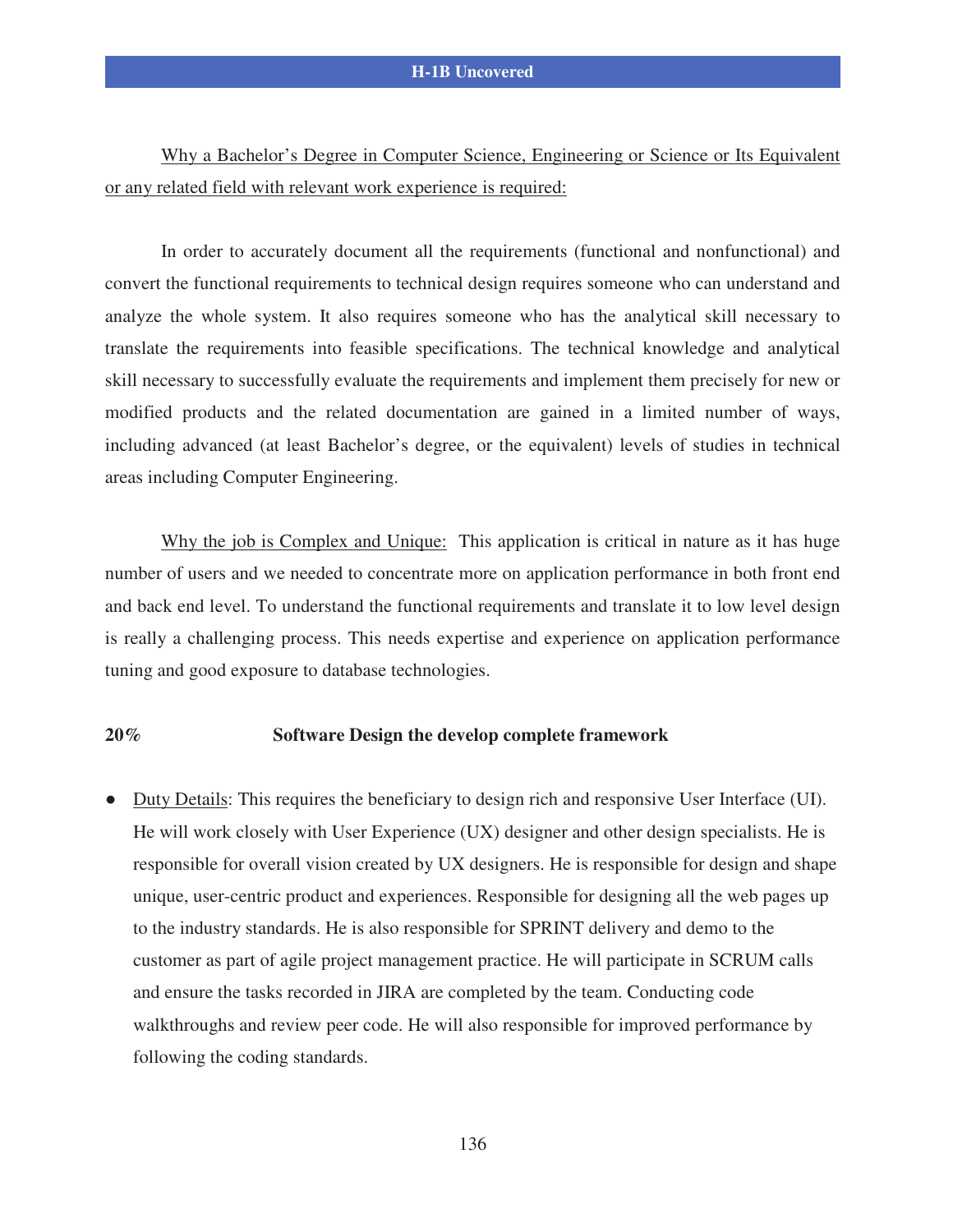Why a Bachelor's Degree in Computer Science, Engineering or Science or Its Equivalent or any related field with relevant work experience is required: This requires someone with the technical knowledge associated with front end design that accompanies advanced studies, at least the Bachelor's degree or the equivalent level of studies. It also requires someone who has strong user interface development capability and can overcome the technical and performance challenges associated with developing enterprise level applications to create an acceptable solution for given design specifications. They should also have a good analytical skill necessary to understand the current product architecture and technical skills necessary to incorporate new enhancements into the current system. The technical and user interface skills are needed in advanced (at least Bachelor's degree level or the equivalent) studies in technical areas including Computer Engineering.

#### Why the job is Complex and Unique:

 As a front end developer will need to provide rich user experience, which should work well across all the devices like desktop, mobile, iPad and other devices. This kind of development needs advanced level of skills like HTML, CSS, Bootstrap, JavaScript, JQuery, AJAX and AngularJS. All requirements and wish list items of the research phase have been addressed and documented.

#### **30% Develop the Architectural framework**

Duty Details: Developing the web based software using computer programming languages such as C#, MVC and MS SQL Server. Work with Technical Architects, Project Managers and System Analyst and come up with solutions that meet the requirement. Responsible for code review for all internal deliverables and formulate best practices. He is also responsible for analyzing the code and suggest potential improvements on performance as needed. He will be responsible for continuously evaluate the industry best practices and educate customer. He is working closely with quality assurance team to ensure delivery of high quality and reliable web applications. Responsible for developing databases including queries, triggers and stored procedures. Resolve application defects and issues in a timely manner. Responsible to provide user authentication for secure access through OKTA identity and access management cloud.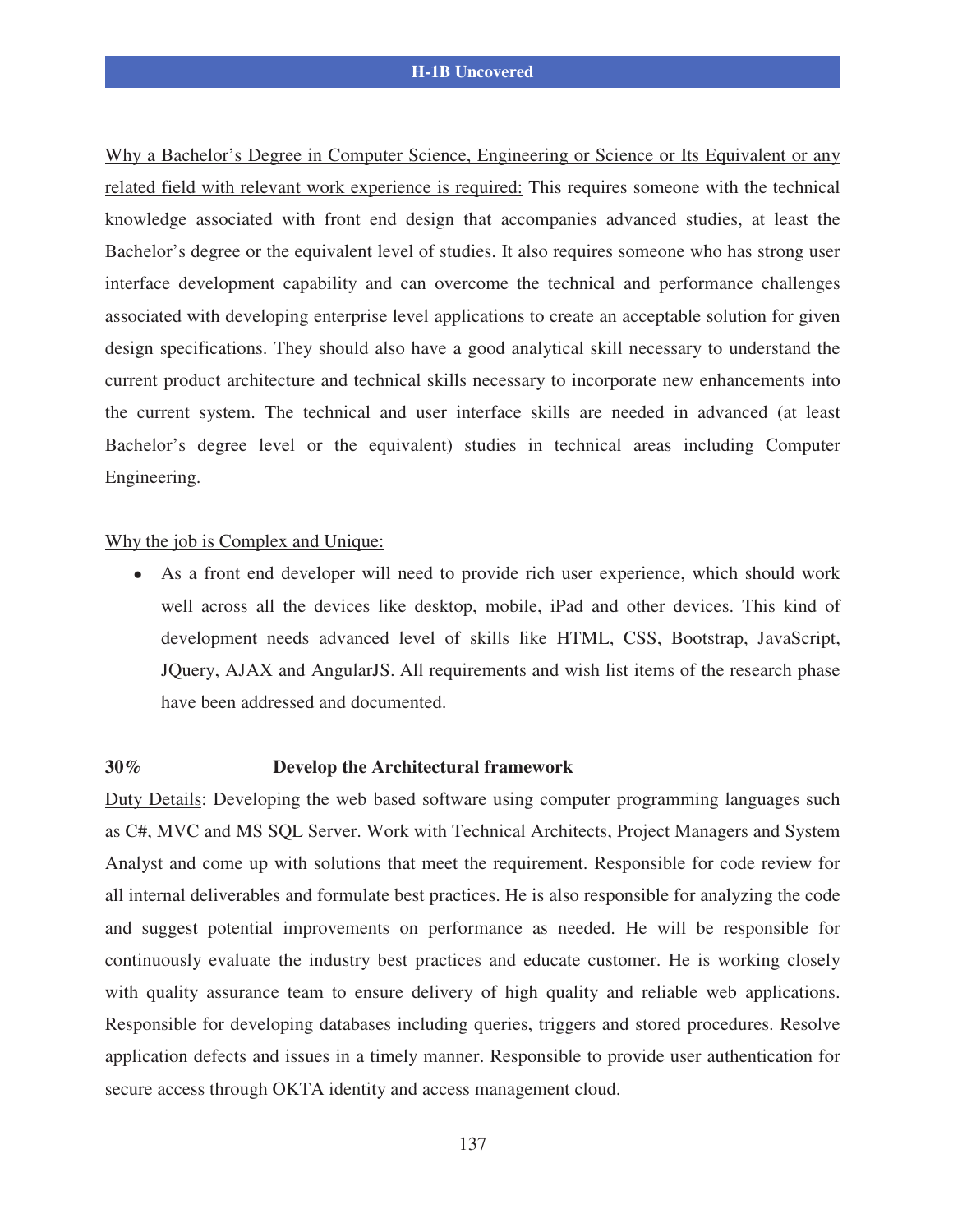Why a Bachelor's Degree in Computer Science, Engineering or Science or Its Equivalent or any related field with relevant work experience is required: An individual with an analytical and technical knowledge is required to understand and design the application securely through various levels of authorization and authentication. The job calls for a person with great problemsolving capabilities, who can understand and present the data in a simple view and report format such as CSV, Excel and PDF. The technical knowledge required to do this is gathered in a limited number of ways including advanced studies (at least Bachelor's degree or equivalent) in areas including Computer engineering.

Why the job is Complex and Unique: This application is restricted for only authorized users. To implement secure user access we need to use one of the cloud computing technique OKTA identity and access management. OKTA's single sign on (SSO) method enables the user to connect securely. This authentication mechanism demands for strong knowledge and experience in cloud computing. Additionally, performance tuning skills are required in order to provide high quality application for large number of users (1000) to view 200K records at a time without any performance issue. Defect handling mechanism needs to be created to identify defect in Dev and test environment. The defect is required to be fixed with minimal impact on system and business. High analytical skills and technical knowledge is a must for resolving the complex issues that happen in the application and database level.

#### **15% Responsible for deploying and maintaining the solution**

Duty Details: The beneficiary needs to deploy the application in different environments like Development, Test, UAT and Production. He is responsible for tracking defects logged in JIRA to closure. He is also responsible for maintaining the code in version control like TFS and GIT. He needs to support the Go Live activities including performance during the deployment of enhancements to Production environment. He is responsible for monitoring everyday activities of system and provide the necessary support.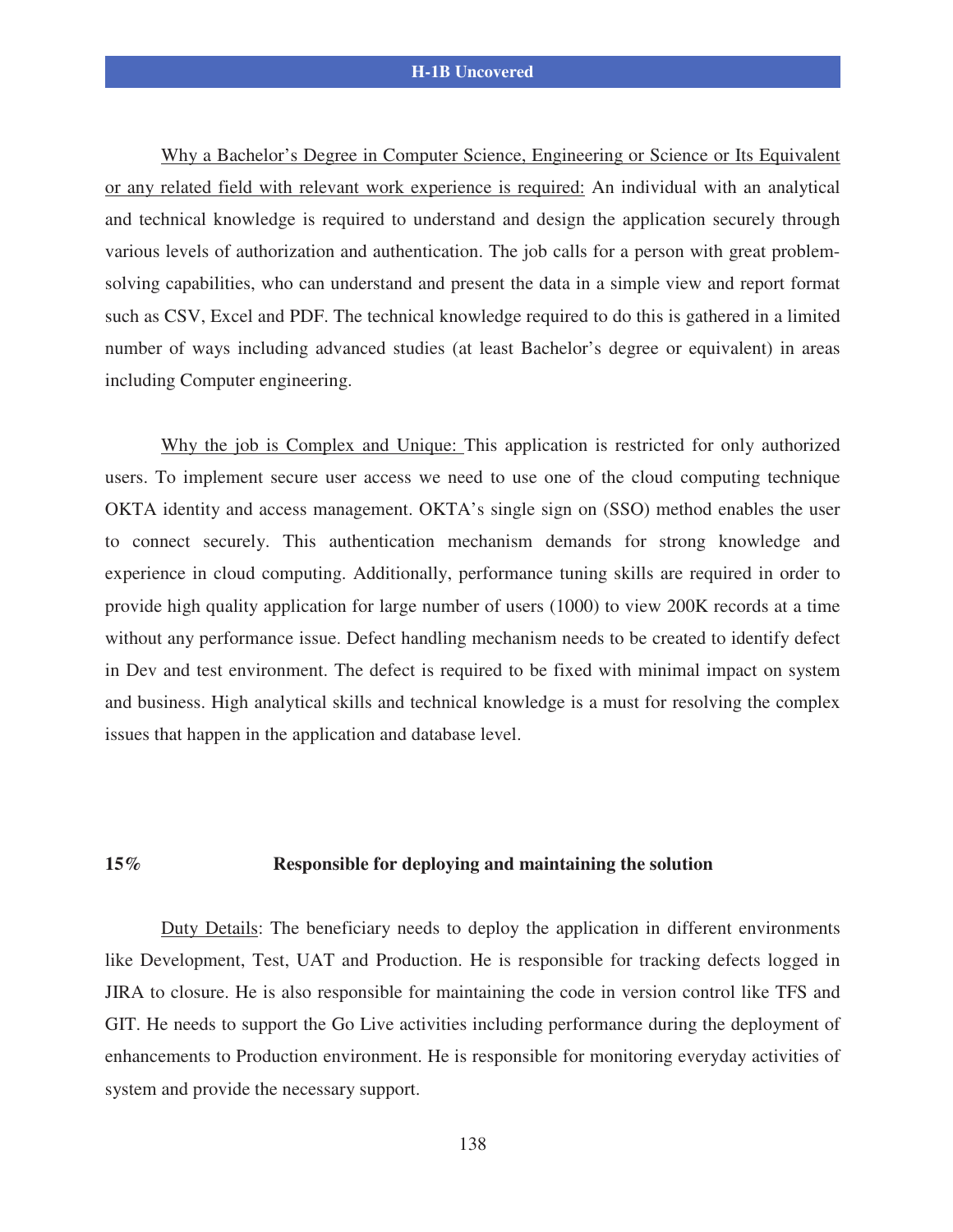Why a Bachelor's Degree in Computer Science, Engineering or Science or Its Equivalent or any related field with relevant work experience is required: To understand the issues or bugs from the current system and quickly resolve them with minimal impact on production environment, the beneficiary relies on his technical knowledge as well as his analytical ability to examine the issues. Additionally, to address any concerns related to the functional changes deployed to production, he would need a thorough understanding of the design specification. The analytical skill required to prioritize and address issues and technical knowledge required to resolve them swiftly. To do all of these, an individual requires a degree in advanced studies (at least Bachelor's degree or equivalent) in technical areas including Computer Engineering.

Why the job is Complex and Unique: Fixing issues related to the environment are not the easiest of the tasks. For example, a particular functionality is operating as expected in lower environment but the same is not operating as expected in higher environment (Production). It demands strong analytical thinking and bug fixing skills. It also requires an individual who can monitor the system daily and provide necessary support.

#### **15% Presenting insights and recommendations to the client.**

Duty Details: This duty requires the beneficiary to share all the intermediate and final deliverables with the client in order to establish cadence and seek timely feedback for the same. He is responsible for collating and presenting the recommendations and insights that would enable continuous measureable improvement in the client's business decisions. Furthermore, he is also responsible for preparing executive summary of the results for the senior management.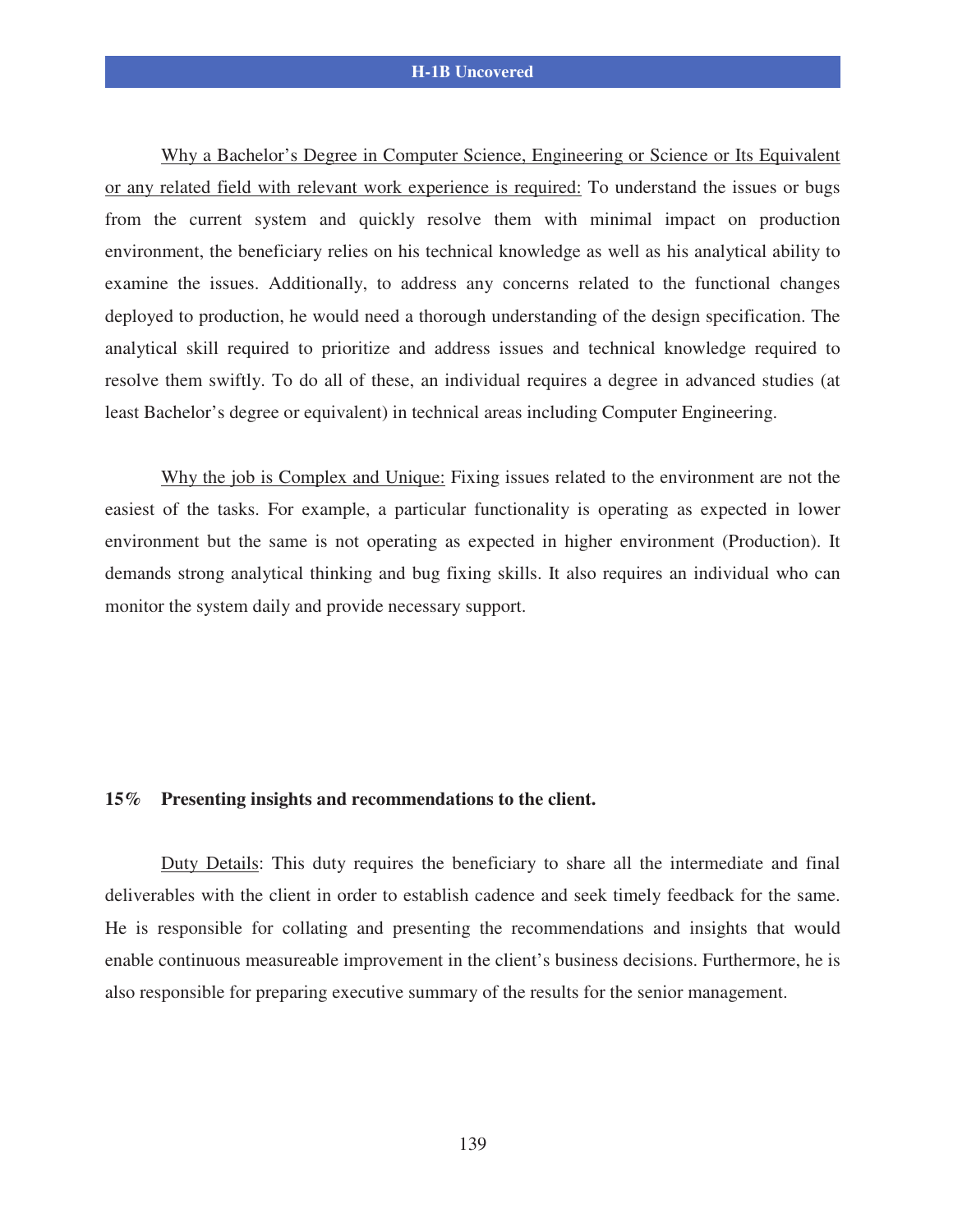Why a Bachelor's Degree in Computer Science, Engineering or Science or Its Equivalent or any related field with relevant work experience is required: This duty requires an individual who has good communications and presentation skills. The position also calls for good analytical skill and technical knowledge in order to easily understand a client's requirements and recommendations and fix them in a timely manner. In order to demonstrate such high level of skill and performance, an individual must have advanced studies (at least Bachelor's degree or equivalent) in areas including Computer Science and Systems Engineering.

Why the job is Complex and Unique: The employee will undertake absolute responsibility and ownership of the entire application, which is never going to be an easy task. In order to be able to this, he also requires an in-depth knowledge of analytical report preparation and presentation.

You can download these samples from http://www.edu-evals.com/samples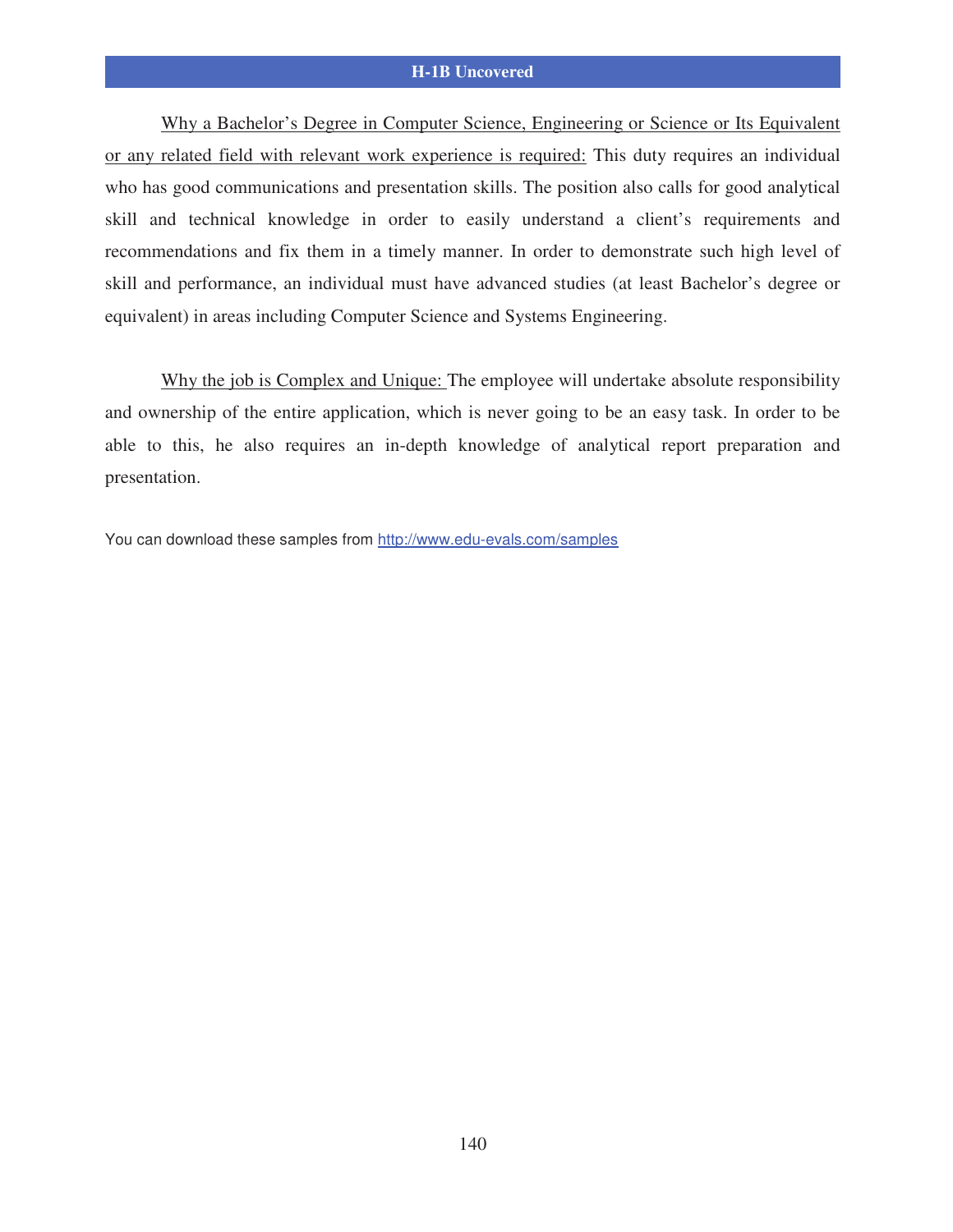### B7. Example Affidavit from Co-Worker

### AFFIDAVIT

I, [Co-worker Name here] do hereby solemnly state and affirm as hereunder:

- 1. I am over twenty-one years of age and otherwise competent to make this affidavit.
- 2. I am/was employed with [Company Name] as a [Job title of Co-worker] since 12-APRIL-2011 to TILL DATE. My degrees are [co-worker degrees List].
- 3. For this reason, I know that [H-1B- Beneficiary] is/was also employed with [Company Name], since 12-APRIL-2011 on a full-time basis as a [Job title of H-1B Beneficiary].
- 4. I certify that as a <u>[job title ]</u> with [Company Name], perform the following detailed duties: [Detailed Job duties here]
	- WebLogic Administration and Support
	- WebSphere Administration and Support
	- Tomcat Administration and Support
	- NDM Support

#### Date: [Todays Date]

I hereby declare under penalty of perjury pursuant to the laws of the United States of America (28 U.S.C. '1746) that the foregoing is true and correct.

Executed on: [Notary Date]

Co-worker Name Co-worker Email Co-worker Phone number

Notary Signature/Date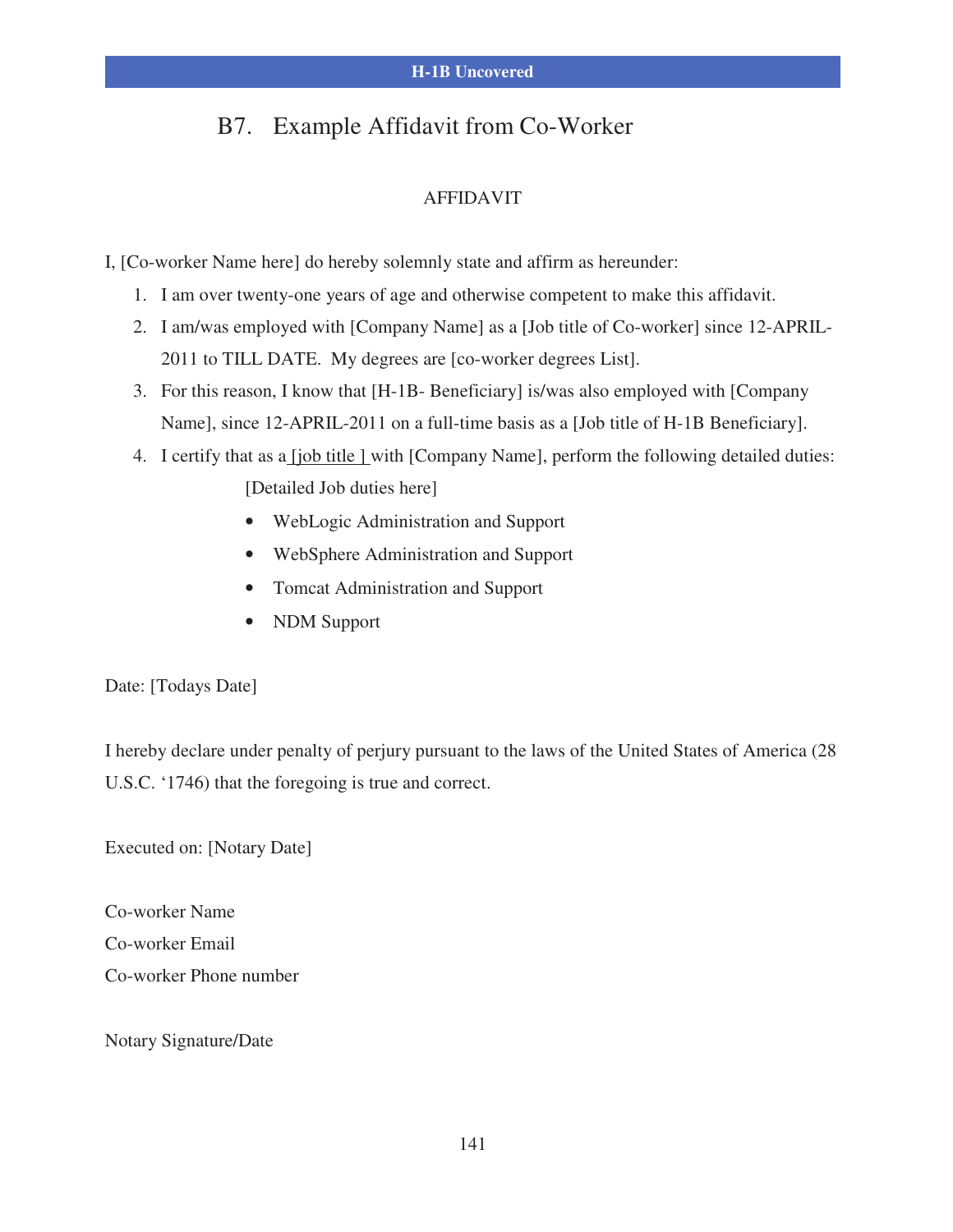### B8. Example Affidavit from Co-Worker

#### **Affidavit for [H-1B Beneficiary]**

THE STATE OF [State where Notary]

COUNTY OF [State where Notary]

 Before me, the undersigned notary, on this day, personally appeared, known to me to be the person whose name is subscribed below, and who, after being sworn testified as follows: "My name is [H1 b Beneficiary] I am over 18 years of age, of sound mind and capable of making this Affidavit. The facts stated in this Affidavit are within my personal knowledge and are true and correct.

I have worked in the position of [Job Title] as an employee of [Company Name]. I am signing this Affidavit to confirm that I have worked for 40 hours/week (Jan 2013 – April 2016).

I have performed the following duties

- Tested black box testing working with large real time datasets ranging from 5GB to 100GB
- Developed Cost/Benefit Priority Programming Optimization resulting in decrease of 30% in life cycle costs
- Performed Box-Cox transformations and Principal Component Analysis on the Physical Features to minimize the non-normality and correlation of the dependent variables respectively
- Analyzed dependent variables that clear hypothesis test at 95% confidence using Stepwise Regression
- Coded in MATLAB, a Graphical User Interface for predicting the pavement condition deterioration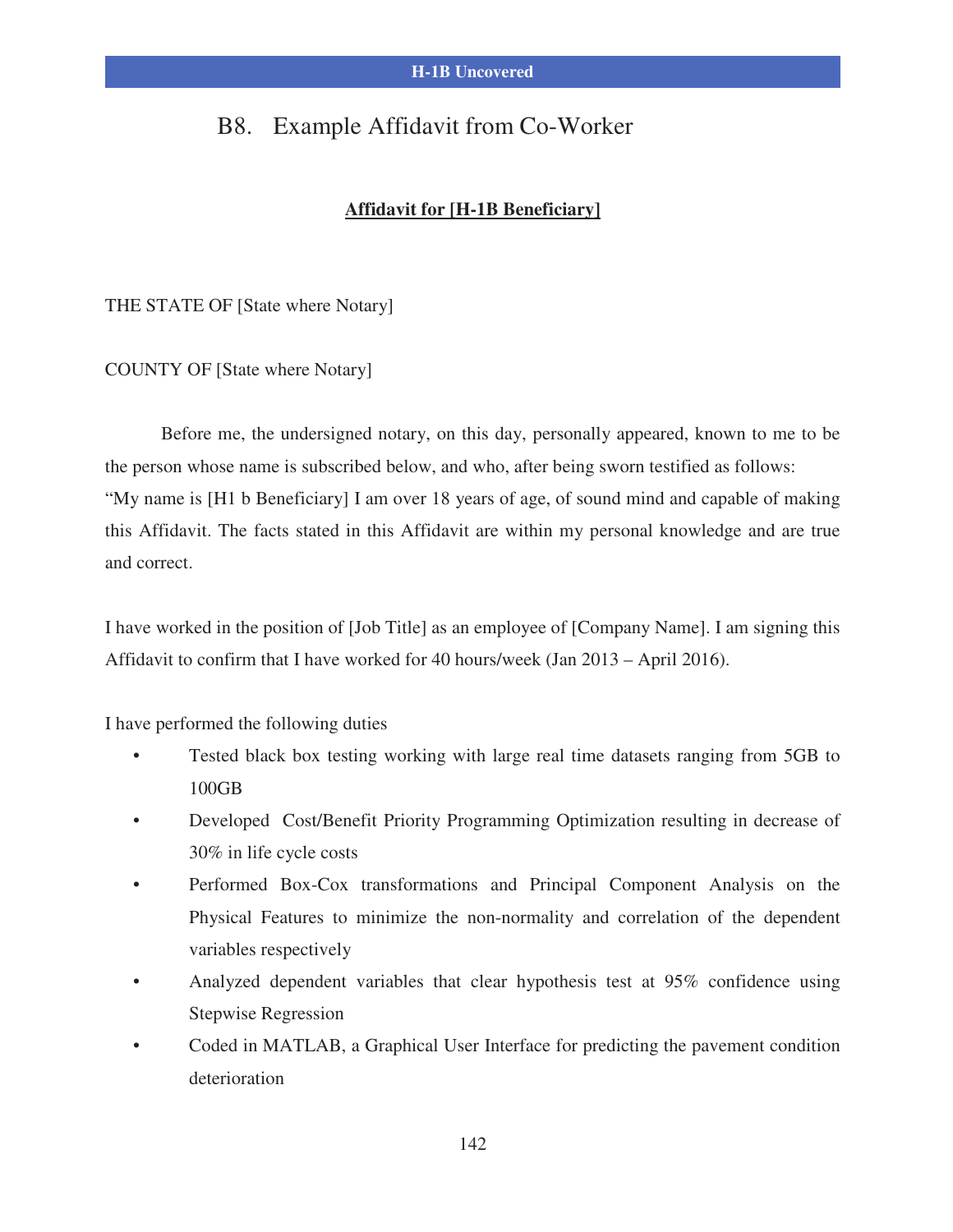- Coded using data mining techniques like Artificial Neural Networks, Decision Trees and K means Clustering over the of 200 miles of Brockton road network to develop a Repair & Maintenance Strategy algorithm
- Developed regression and probabilistic predictive models using extreme weather (from NOAA database) and typical weather such as precipitation, temperature, freeze thaw cycles, etc. (from LTTP database)

This work includes the practical and theoretical application of data science, data analysis, research, business intelligence and pavement management systems."

Should you have any questions, please do not hesitate to contact me.

**……………, Affiant** 

**\_\_\_\_\_\_\_\_\_\_\_\_\_\_\_\_\_\_\_\_\_\_** 

**Dated this [Notary Signing Day/Date]** 

**SUBSCRIBED AND SWORN TO BEFORE ME on the [Notary Signing Day/Date]** 

**Notary Public, State of [Notary State]** 

**\_\_\_\_\_\_\_\_\_\_\_\_\_\_\_\_\_\_\_\_\_\_\_\_\_\_\_\_\_\_**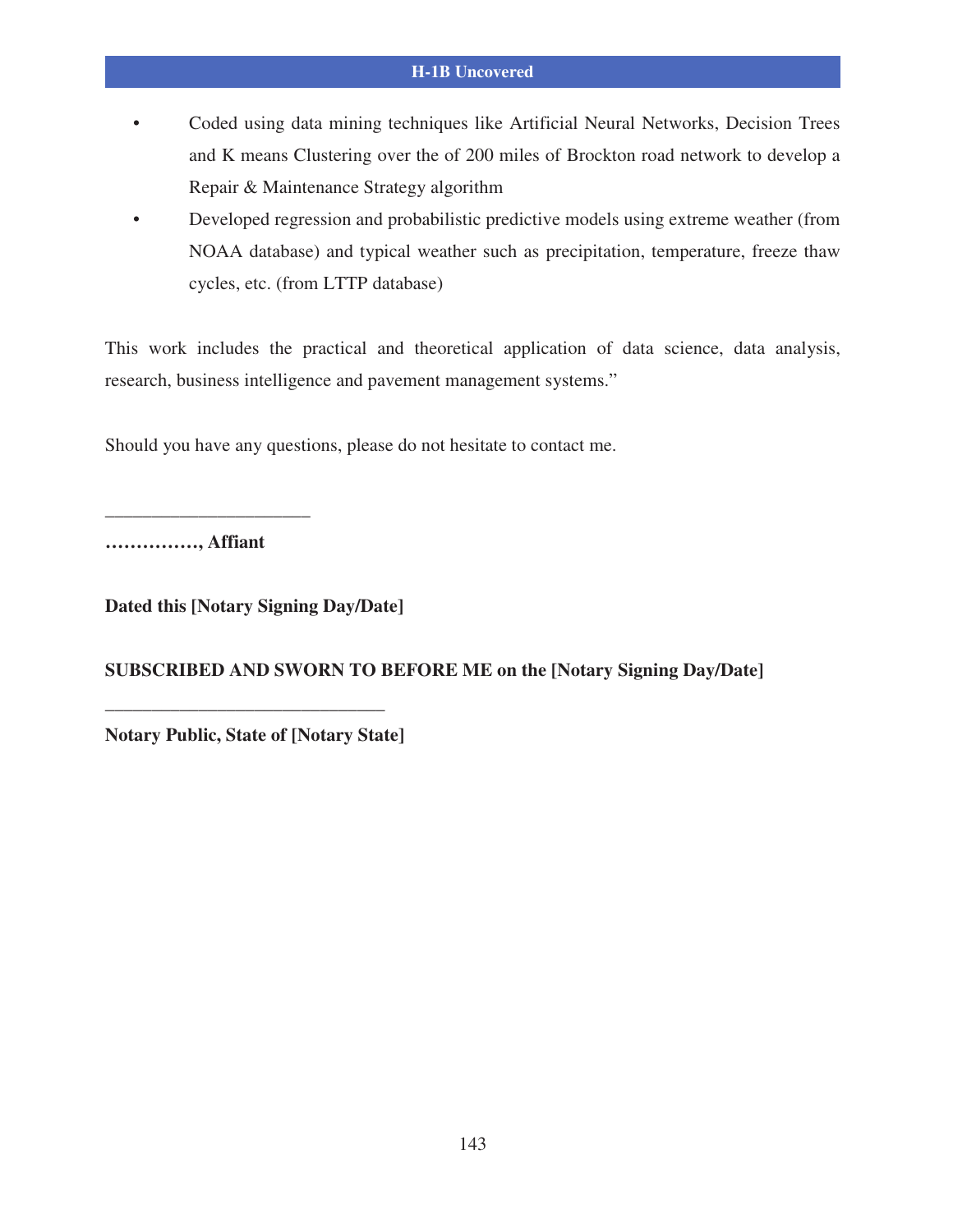### B9. Checklist for Experience Letters

Please see http://blog.cyrusmehta.com/2015/02/the-aao-on-credential-evaluations-and.html

- 1. Make sure Employee Name, Dates of employment (format of the date such as MMDDYYY), and title of the job on the letter.
- 2. Obtain extremely detailed experience letters from former employers, which describe each position that the foreign national has held such that the progressively responsible nature of the positions is evident and indicates the foreign national's level of expertise in the specialty.
- 3. The description of the foreign national's duties and responsibilities should clearly state that the nature of his work included both theoretical and practical application of specialized knowledge required by the Specialty Occupation.
- 4. The letters must also mention the potential worker's peers, supervisors and subordinates who have degrees in the Specialty Occupation.
- 5. The H-1B petitioner must also demonstrate that the foreign national has recognition of expertise in the specialty evidenced by at least one type of a list of five types of documentation previously discussed.
- 6. By submitting two expert opinion letters from two college professors along with contemporaneous evidence of their ability to grant college-level credit will help the prove the Specialty Occupation.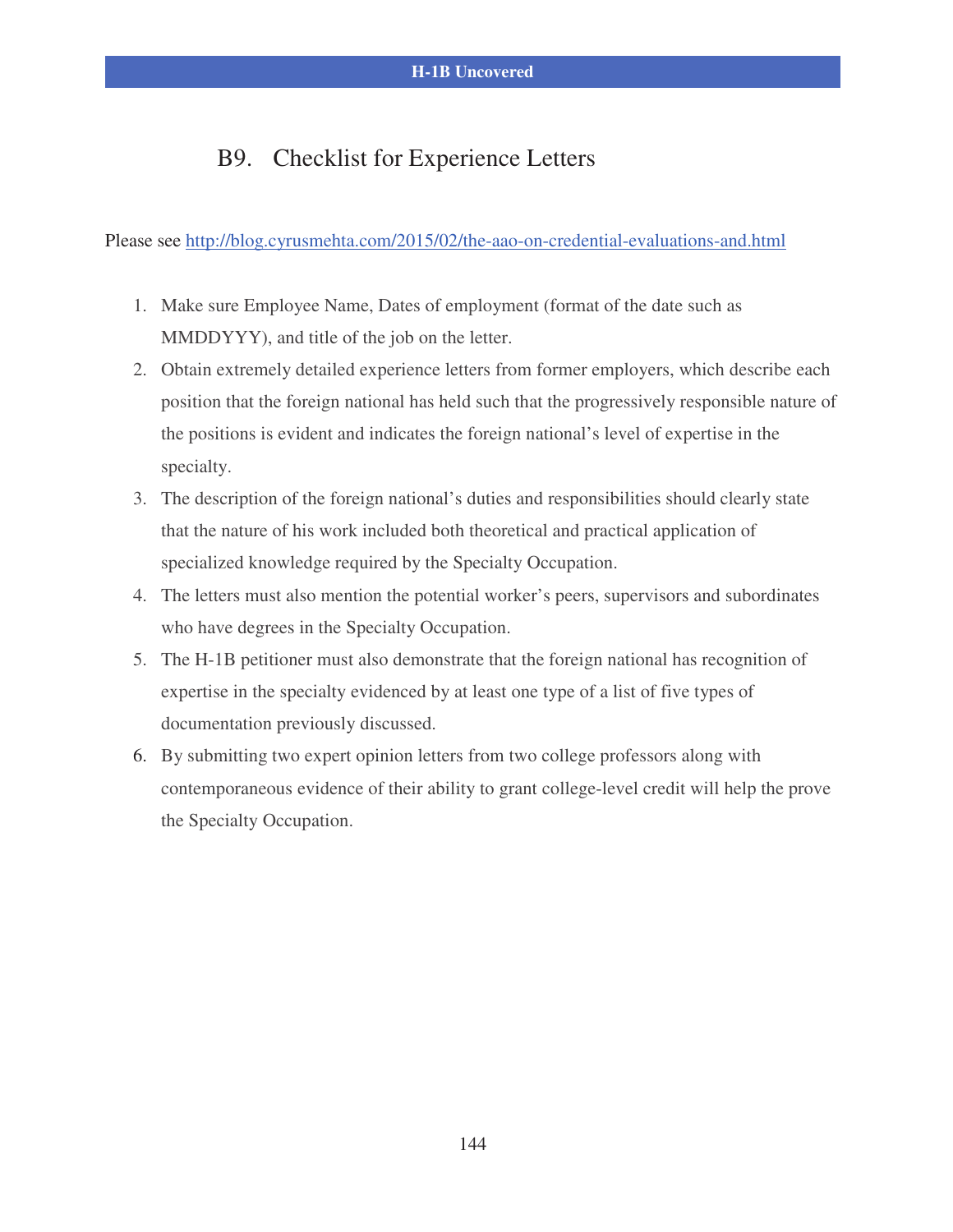### B10. List of documents that can be included to prove

### Specialty Occupation

http://knowingimmigrationlaw.com/overcoming-h-1b-challenges-how-to-prove-specialtyoccupation-eligibility/

Here are a few documents that can be used in addition to the one discussed in the book to ascertain Specialty Occupation by the petitioners for H-1B visa:

- 1. Letters procured from other employers working in the industry affirming the need for a bachelor's degree in a certain field for the occupation in question;
- 2. Job announcements or postings for the proposed job position suggesting that the employer needs at least a bachelor's degree qualification in the field in question;
- 3. Job announcements or ads for similar job positions demanding at least a bachelor's degree in a particular field by other employers in the trade;
- 4. Evidence suggesting that the job in question was formerly undertaken by an individual with an associated degree;
- 5. Online biographies or background information about other people employed in a similar position by other employers, which will also include information regarding their education;
- 6. A comprehensive summary of the duties that will be performed and an indication that it would require at least a bachelor's degree qualification. Through this document, it can be argued that the certain job duties are so specialized and complicated that a minimum college-level coursework in a related field is a necessity.
- 7. Using a qualified source for expert opinion like for e.g. a professor in the field, who would be able to articulate with reason that the proposed job position is one that requires the incumbent to hold a bachelor's degree in the domain.
- 8. Documents such as an organizational chart, which illustrates the employer's hierarchy and employee levels, and explicitly shows how the position in question fits within the unit's structure. This would help illustrate the complexity of the job.